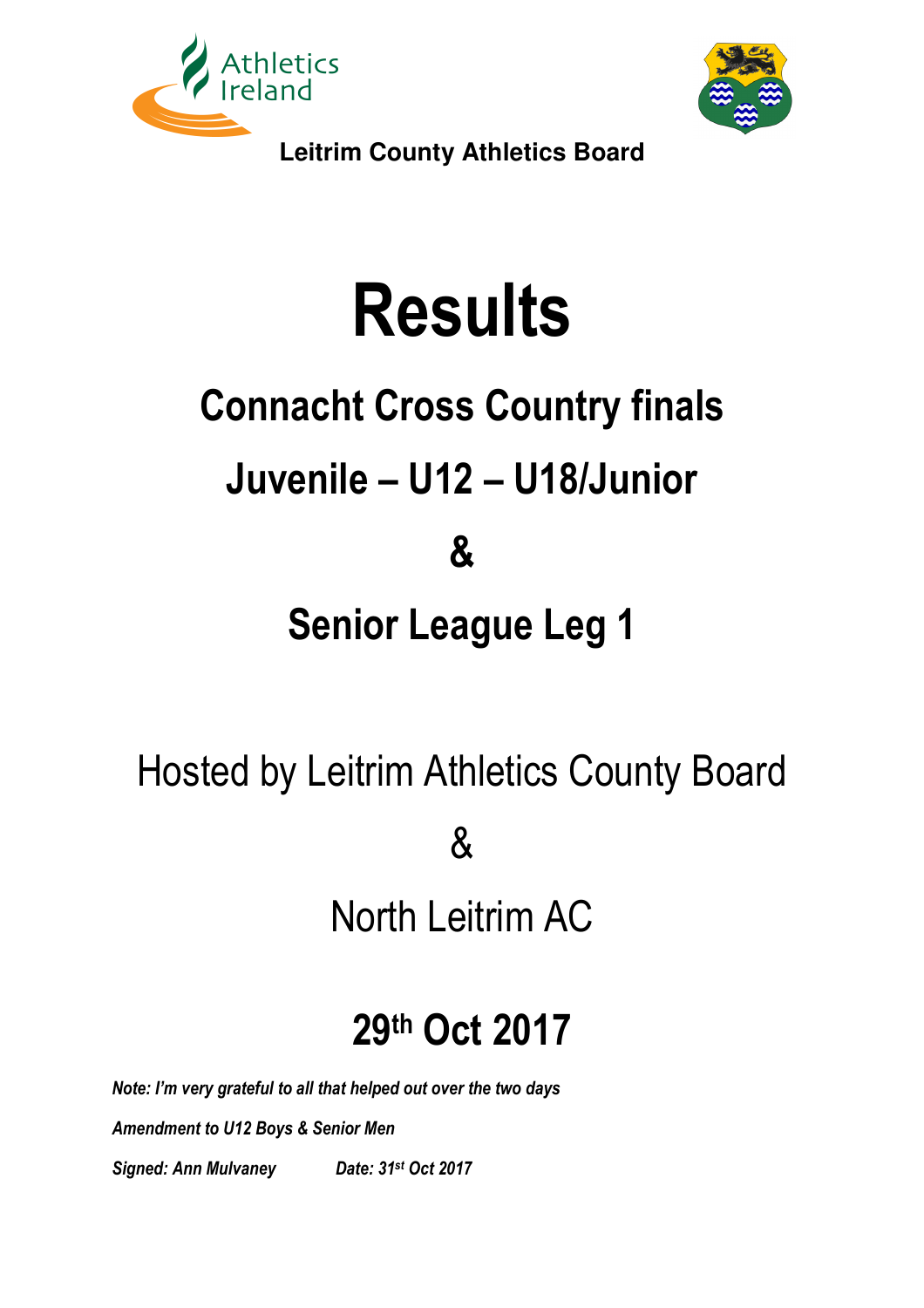



#### **U12 Girls Results**

| <b>Individual Positions U12 G</b> |                  |                |                   |                                   |           |  |  |  |  |  |
|-----------------------------------|------------------|----------------|-------------------|-----------------------------------|-----------|--|--|--|--|--|
| <b>Allocated Number</b>           | <b>Age Group</b> | <b>Surname</b> | <b>First Name</b> | Club                              | County    |  |  |  |  |  |
| 543                               | <b>U12 G</b>     | Fitzpatrick    | Aoibheann         | <b>Ballinasloe &amp; District</b> | Galway    |  |  |  |  |  |
| 532                               | U12 G            | Kelly          | Hazel             | Roscommon AC                      | Roscommon |  |  |  |  |  |
| 601                               | <b>U12 G</b>     | O'CALLAGHAN    | <b>GEMMA</b>      | NORTH SLIGO A.C.                  | Sligo     |  |  |  |  |  |
| 918                               | <b>U12 G</b>     | Craughwell     | Mia               | <b>GCH</b>                        | Galway    |  |  |  |  |  |
| 512                               | <b>U12 G</b>     | Brennan        | Rhona             | Swinford AC                       | Mayo      |  |  |  |  |  |
| 511                               | <b>U12 G</b>     | Carney         | Sarah             | Swinford AC                       | Mayo      |  |  |  |  |  |
| 503                               | <b>U12 G</b>     | O'Brien        | Gracie            | Castlebar AC                      | Mayo      |  |  |  |  |  |
| 513                               | <b>U12 G</b>     | Hughes         | Caitlin           | Swinford AC                       | Mayo      |  |  |  |  |  |
| 587                               | <b>U12 G</b>     | Geaney         | Siobhán           | South Galway AC                   | Galway    |  |  |  |  |  |
| 514                               | <b>U12 G</b>     | Hyland         | Aisling           | Swinford AC                       | Mayo      |  |  |  |  |  |
| 596                               | <b>U12 G</b>     | Gallagher      | Sian              | Longford AC                       | Longford  |  |  |  |  |  |
| 946                               | <b>U12 G</b>     | Jennings       | Grace             | Lake District AC                  | Mayo      |  |  |  |  |  |
| 515                               | <b>U12 G</b>     | Cooke          | Grainne           | Swinford AC                       | Mayo      |  |  |  |  |  |
| 544                               | U12 G            | Kilkenny       | Caoimhe           | <b>Ballinasloe &amp; District</b> | Galway    |  |  |  |  |  |
| 546                               | <b>U12 G</b>     | Clarke         | Leah              | <b>Ballinasloe &amp; District</b> | Galway    |  |  |  |  |  |
| 526                               | <b>U12 G</b>     | Meehan         | Meadbh            | <b>Clare River Harriers</b>       | Galway    |  |  |  |  |  |
| 613                               | <b>U12 G</b>     | Lavelle        | Kea               | Erris AC                          | Mayo      |  |  |  |  |  |
| 931                               | <b>U12 G</b>     | Gill           | Clodagh           | Moy Valley AC                     | Mayo      |  |  |  |  |  |
| 615                               | <b>U12 G</b>     | Moynihan       | Danielle          | Tuam AC                           | Galway    |  |  |  |  |  |
| 525                               | <b>U12 G</b>     | Flaherty       | Emma              | <b>Clare River Harriers</b>       | Galway    |  |  |  |  |  |
| 617                               | U12 G            | Gallagher      | Myah              | Tuam AC                           | Galway    |  |  |  |  |  |
| 504                               | U12 G            | Tuohy          | Susanne           | Castlebar AC                      | Mayo      |  |  |  |  |  |
| 565                               | <b>U12 G</b>     | ruddy          | liadhan           | Sligo AC                          | Sligo     |  |  |  |  |  |
| 505                               | <b>U12 G</b>     | Molloy         | Lucy              | Castlebar AC                      | Mayo      |  |  |  |  |  |
| 614                               | <b>U12 G</b>     | Maguire        | Aine              | Tuam AC                           | Galway    |  |  |  |  |  |
| 502                               | <b>U12 G</b>     | Dickson        | Lelia             | Castlebar AC                      | Mayo      |  |  |  |  |  |
| 932                               | U12 G            | <b>McNulty</b> | Niamh             | Moy Valley AC                     | Mayo      |  |  |  |  |  |
| 616                               | U12 G            | Hession        | Aoife             | Tuam AC                           | Galway    |  |  |  |  |  |
| 545                               | U12 G            | Kilkenny       | Ruth              | <b>Ballinasloe &amp; District</b> | Galway    |  |  |  |  |  |
| 538                               | U12 G            | Coleman        | Saoirse           | East Galway AC                    | Galway    |  |  |  |  |  |
| 547                               | <b>U12 G</b>     | Ruane          | Eva               | <b>Ballinasloe &amp; District</b> | Galway    |  |  |  |  |  |
| 527                               | U12 G            | McEvoy         | Emma              | <b>Clare River Harriers</b>       | Galway    |  |  |  |  |  |
| 632                               | U12 G            | McDonnell      | Anna              | <b>Ballycastle AC</b>             | Mayo      |  |  |  |  |  |
| 551                               | U12 G            | Conheady       | Ada               | Corran AC                         | Sligo     |  |  |  |  |  |
| 618                               | U12 G            | <b>Burke</b>   | Eva               | Tuam AC                           | Galway    |  |  |  |  |  |
| 772                               | U12 G            | O'rourke       | Evie              | Longford AC                       | Longford  |  |  |  |  |  |
|                                   |                  |                |                   |                                   |           |  |  |  |  |  |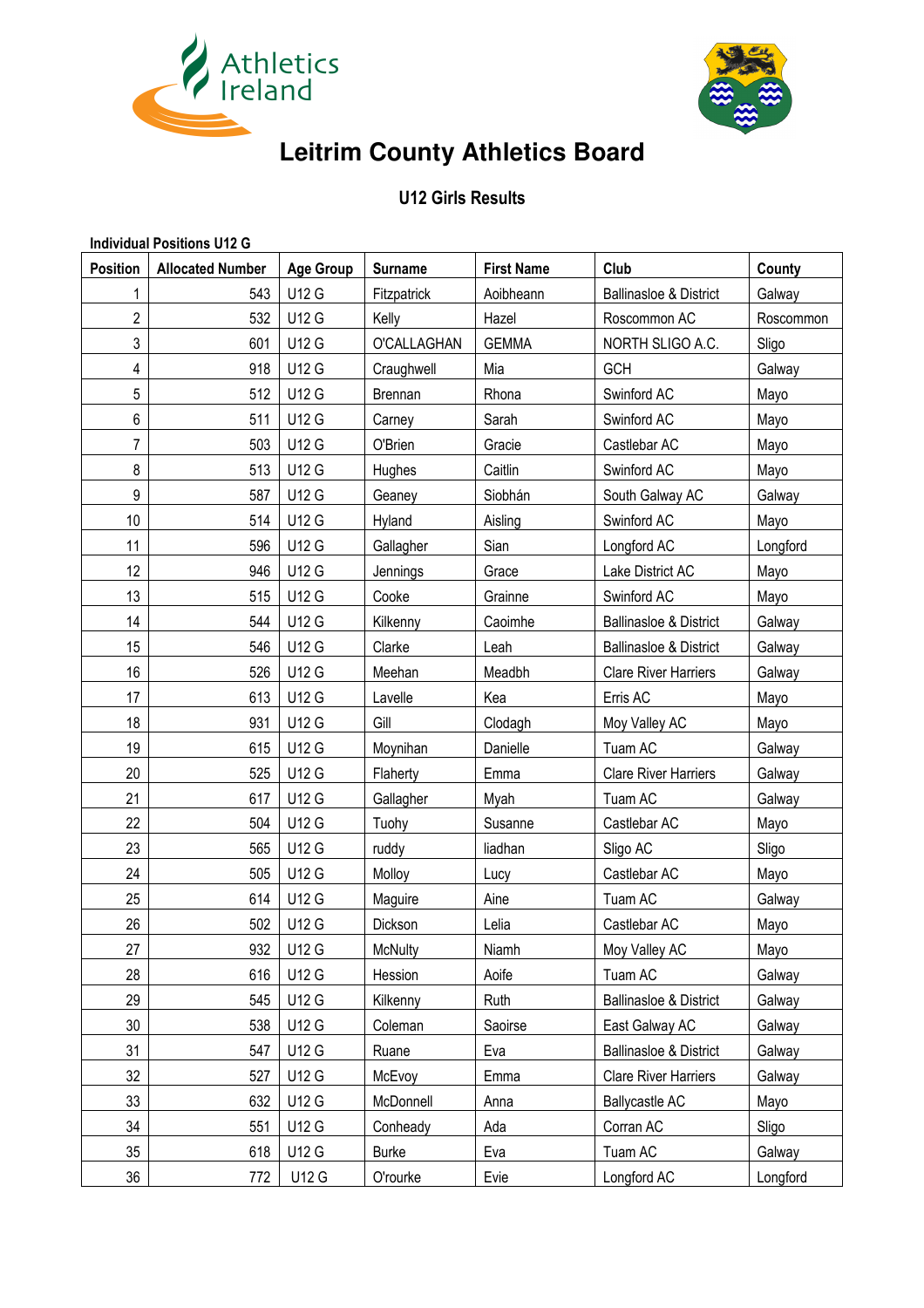



| 37 | 936 | <b>U12 G</b> | Fleming                            | Rebecca         | Moy Valley AC               | Mayo      |
|----|-----|--------------|------------------------------------|-----------------|-----------------------------|-----------|
| 38 | 528 | <b>U12 G</b> | Ruane                              | Emma            | <b>Clare River Harriers</b> | Galway    |
| 39 | 530 | <b>U12 G</b> | Kiernan                            | Anna            | Roscommon AC                | Roscommon |
| 40 | 566 | <b>U12 G</b> | morgan                             | caoimhe         | Sligo AC                    | Sligo     |
| 41 | 539 | <b>U12 G</b> | Loftus                             | Aisling         | East Galway AC              | Galway    |
| 42 | 602 | U12 G        | <b>CURRID</b>                      | <b>ANNA</b>     | NORTH SLIGO A.C.            | Sligo     |
| 43 | 919 | <b>U12 G</b> | Quirke                             | Clodagh         | GCH                         | Galway    |
| 44 | 619 | <b>U12 G</b> | McGrath                            | Abbi            | Tuam AC                     | Galway    |
| 45 | 603 | <b>U12 G</b> | <b>FERGUSON</b>                    | <b>KIERA</b>    | NORTH SLIGO A.C.            | Sligo     |
| 46 | 555 | <b>U12 G</b> | Walsh                              | Ciara           | Athenry AC                  | Galway    |
| 47 | 935 | <b>U12 G</b> | Timcu                              | Sophia          | Moy Valley AC               | Mayo      |
| 48 | 604 | <b>U12 G</b> | <b>GILLIGAN</b><br><b>GALLAZZI</b> | <b>LAETITIA</b> | NORTH SLIGO A.C.            | Sligo     |
| 49 | 562 | <b>U12 G</b> | gilroy                             | rebecca         | Sligo AC                    | Sligo     |
| 50 | 561 | <b>U12 G</b> | byrne                              | ceolin          | Sligo AC                    | Sligo     |
| 51 | 531 | <b>U12 G</b> | Moran                              | Etain           | Roscommon AC                | Roscommon |
| 52 | 605 | <b>U12 G</b> | <b>DUNLEAVY</b>                    | <b>JASMINE</b>  | NORTH SLIGO A.C.            | Sligo     |
| 53 | 999 | <b>U12 G</b> | Cawfield                           | Chloe           | Swinford AC                 | Mayo      |
| 54 | 595 | <b>U12 G</b> | Galligan                           | Alyssa          | Longford AC                 | Longford  |
| 55 | 906 | <b>U12 G</b> | <b>MCGUINESS</b>                   | <b>CLAUDIA</b>  | CRAUGHWELL AC               | Galway    |
| 56 | 588 | <b>U12 G</b> | Maher                              | Sinead          | South Galway AC             | Galway    |
| 57 | 905 | <b>U12 G</b> | <b>LEEN</b>                        | <b>MUIREEN</b>  | CRAUGHWELL AC               | Galway    |
| 58 | 506 | <b>U12 G</b> | Molloy                             | Juliette        | Castlebar AC                | Mayo      |
| 59 | 518 | <b>U12 G</b> | McGahon                            | Eilish          | Swinford AC                 | Mayo      |
| 60 | 600 | <b>U12 G</b> | <b>KIVLEHAN</b>                    | <b>DEARBHLA</b> | NORTH SLIGO A.C.            | Sligo     |

#### **Club Teams U12G**

| 1st | <b>Position</b> | <b>Allocated Number</b> | <b>Age Group</b> | <b>Surname</b> | <b>First Name</b> | Club        | County |
|-----|-----------------|-------------------------|------------------|----------------|-------------------|-------------|--------|
|     | 5               | 512                     | U12 G            | <b>Brennan</b> | Rhona             | Swinford AC | Mayo   |
|     | 6               | 511                     | U12 G            | Carney         | Sarah             | Swinford AC | Mayo   |
|     | 8               | 513                     | <b>U12 G</b>     | Hughes         | Caitlin           | Swinford AC | Mayo   |
|     | 10 <sup>°</sup> | 514                     | U12 G            | Hyland         | Aisling           | Swinford AC | Mayo   |
|     | 13              | 515                     | <b>U12 G</b>     | Cooke          | Grainne           | Swinford AC | Mayo   |
|     | 53              | 999                     | U12 G            | Cawfield       | Chloe             | Swinford AC | Mayo   |

| 2nd | <b>Position</b> | <b>Allocated Number</b> | Age Group | <b>Surname</b>     | <b>First Name</b> | Club                              | County |
|-----|-----------------|-------------------------|-----------|--------------------|-------------------|-----------------------------------|--------|
|     |                 | 543                     | U12 G     | <b>Fitzpatrick</b> | Aoibheann         | <b>Ballinasloe &amp; District</b> | Galway |
|     | 14              | 544                     | U12 G     | Kilkenny           | Caoimhe           | <b>Ballinasloe &amp; District</b> | Galwav |
|     | 15              | 546                     | U12 G     | Clarke             | ∟eah              | <b>Ballinasloe &amp; District</b> | Galway |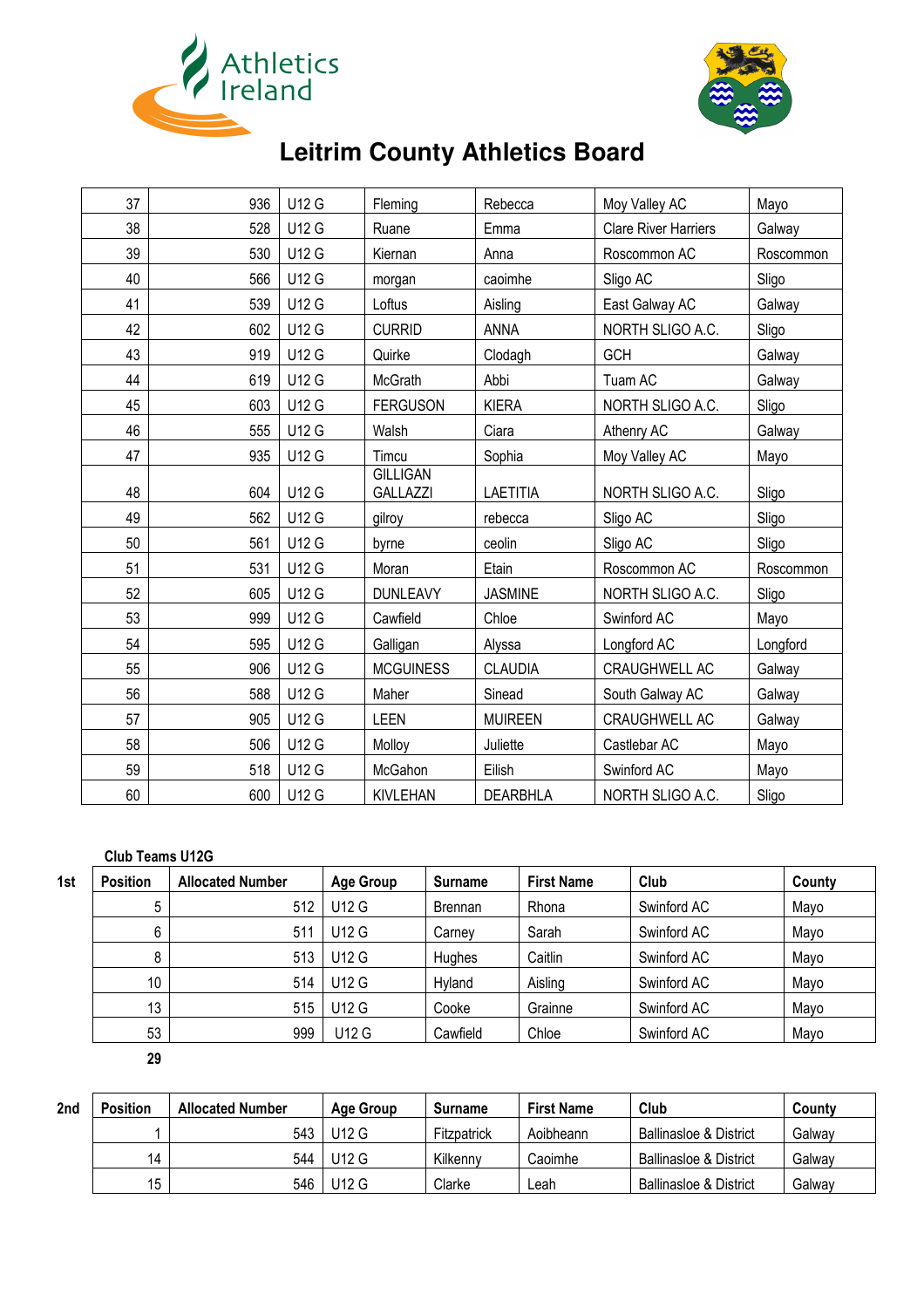



| 29                | 545 | J12 G | Kilkenny | Ruth | <b>Ballinasloe &amp; District</b> | Galway |
|-------------------|-----|-------|----------|------|-----------------------------------|--------|
| $\mathbf{A}$<br>ັ | 547 |       | Ruane    | Eva  | <b>Ballinasloe &amp; District</b> | Galway |
| 59                |     |       |          |      |                                   |        |

| 3rd | <b>Position</b> | <b>Allocated Number</b> | Age Group | <b>Surname</b> | <b>First Name</b> | Club         | County |
|-----|-----------------|-------------------------|-----------|----------------|-------------------|--------------|--------|
|     |                 | 503                     | U12 G     | O'Brien        | Gracie            | Castlebar AC | Mayo   |
|     | 22              | 504                     | U12 G     | Tuohy          | Susanne           | Castlebar AC | Mavo   |
|     | 24              | 505                     | U12 G     | Molloy         | Lucy              | Castlebar AC | Mavo   |
|     | 26              | 502                     | U12 G     | Dickson        | Lelia             | Castlebar AC | Mayo   |
|     | 58              | 506                     | U12 G     | Molloy         | Juliette          | Castlebar AC | Mavo   |

#### **County U12 G**

| 1st | <b>Position</b> | <b>Allocated Number</b> | <b>Age Group</b> | <b>Surname</b> | <b>First Name</b> | Club             | County |
|-----|-----------------|-------------------------|------------------|----------------|-------------------|------------------|--------|
|     | 5               | 512                     | U12 G            | <b>Brennan</b> | Rhona             | Swinford AC      | Mayo   |
|     | 6               | 511                     | U12 G            | Carney         | Sarah             | Swinford AC      | Mayo   |
|     | ⇁               | 503                     | U12 G            | O'Brien        | Gracie            | Castlebar AC     | Mayo   |
|     | 8               | 513                     | U12 G            | Hughes         | Caitlin           | Swinford AC      | Mayo   |
|     | 10              | 514                     | U12 G            | Hyland         | Aisling           | Swinford AC      | Mayo   |
|     | 12              | 946                     | U12 G            | Jennings       | Grace             | Lake District AC | Mayo   |
|     | 13              | 515                     | U12 G            | Cooke          | Grainne           | Swinford AC      | Mayo   |
|     | 17              | 613                     | U12 G            | Lavelle        | Kea               | Erris AC         | Mayo   |
|     | 18              | 931                     | U12 G            | Gill           | Clodagh           | Moy Valley AC    | Mayo   |
|     | 22              | 504                     | U12 G            | Tuohy          | Susanne           | Castlebar AC     | Mayo   |

| 2nd | <b>Position</b> | <b>Allocated Number</b> | <b>Age Group</b> | <b>Surname</b> | <b>First Name</b> | Club                              | County |
|-----|-----------------|-------------------------|------------------|----------------|-------------------|-----------------------------------|--------|
|     |                 | 543                     | <b>U12 G</b>     | Fitzpatrick    | Aoibheann         | <b>Ballinasloe &amp; District</b> | Galway |
|     | 4               | 918                     | U12 G            | Craughwell     | Mia               | <b>GCH</b>                        | Galway |
|     | 9               | 587                     | U12 G            | Geanev         | Siobhán           | South Galway AC                   | Galway |
|     | 14              | 544                     | U12 G            | Kilkenny       | Caoimhe           | <b>Ballinasloe &amp; District</b> | Galway |
|     | 15              | 546                     | <b>U12 G</b>     | Clarke         | Leah              | <b>Ballinasloe &amp; District</b> | Galway |
|     | 16              | 526                     | <b>U12 G</b>     | Meehan         | Meadbh            | <b>Clare River Harriers</b>       | Galway |
|     | 19              | 615                     | <b>U12 G</b>     | Moynihan       | Danielle          | Tuam AC                           | Galway |
|     | 20              | 525                     | <b>U12 G</b>     | Flaherty       | Emma              | <b>Clare River Harriers</b>       | Galway |
|     | 21              | 617                     | <b>U12 G</b>     | Gallagher      | Myah              | Tuam AC                           | Galway |
|     | 25              | 614                     | <b>U12 G</b>     | Maguire        | Aine              | Tuam AC                           | Galway |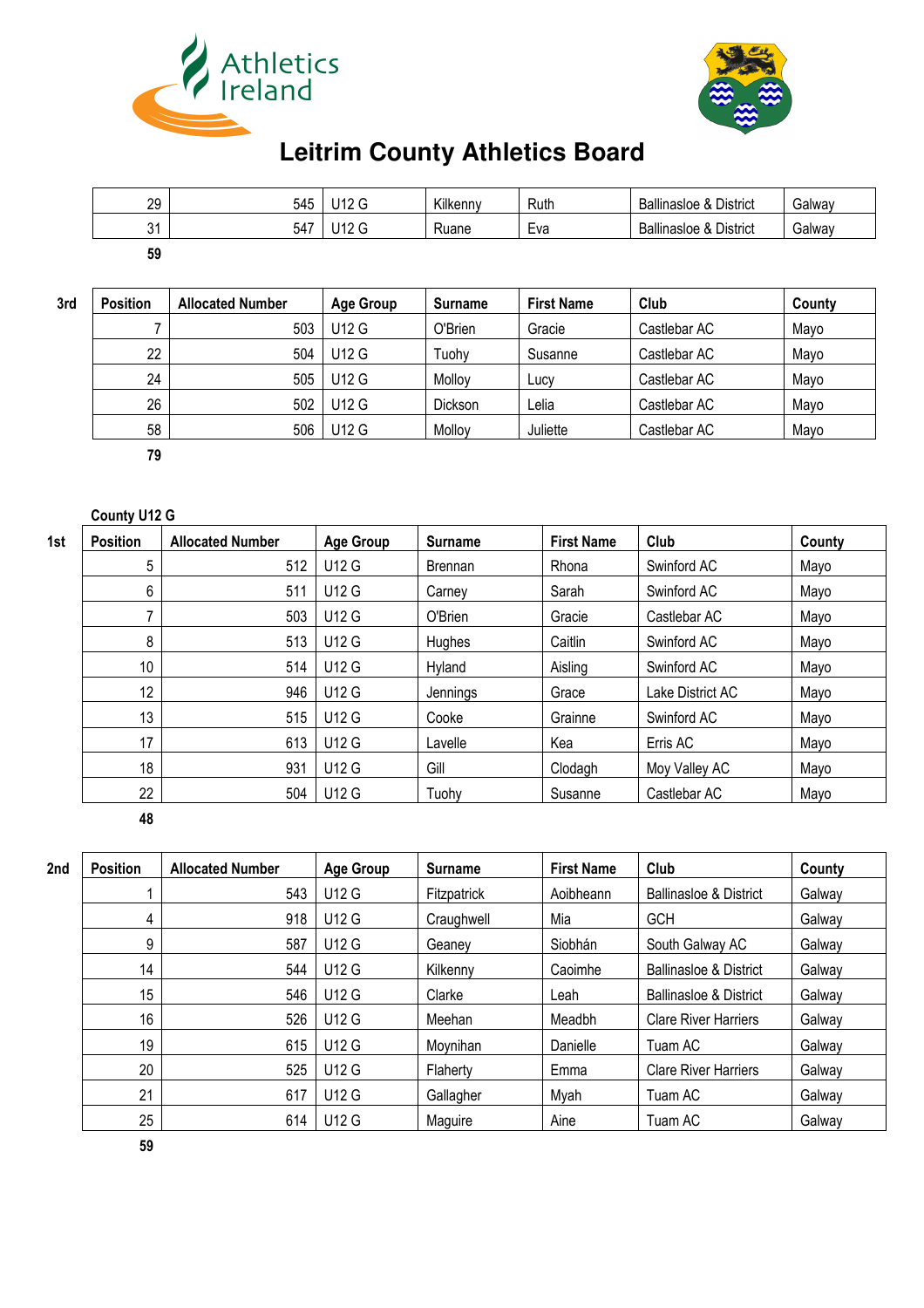



| 3rd | <b>Position</b> | <b>Allocated Number</b> | <b>Age Group</b>  | <b>Surname</b>                     | <b>First Name</b> | Club             | County |
|-----|-----------------|-------------------------|-------------------|------------------------------------|-------------------|------------------|--------|
|     | 3               | 601                     | U12 G             | O'CALLAGHAN                        | <b>GEMMA</b>      | NORTH SLIGO A.C. | Sligo  |
|     | 23              | 565                     | <b>U12 G</b>      | ruddy                              | liadhan           | Sligo AC         | Sligo  |
|     | 34              | 551                     | <b>U12 G</b>      | Conheady                           | Ada               | Corran AC        | Sligo  |
|     | 40              | 566                     | <b>U12 G</b>      | morgan                             | caoimhe           | Sligo AC         | Sligo  |
|     | 42              | 602                     | <b>U12 G</b>      | <b>CURRID</b>                      | <b>ANNA</b>       | NORTH SLIGO A.C. | Sligo  |
|     | 45              | 603                     | <b>U12 G</b>      | <b>FERGUSON</b>                    | <b>KIERA</b>      | NORTH SLIGO A.C. | Sligo  |
|     | 48              | 604                     | <b>U12 G</b>      | <b>GILLIGAN</b><br><b>GALLAZZI</b> | <b>LAETITIA</b>   | NORTH SLIGO A.C. | Sligo  |
|     | 49              | 562                     | U12 G             | gilroy                             | rebecca           | Sligo AC         | Sligo  |
|     | 50              | 561                     | U12 G             | byrne                              | ceolin            | Sligo AC         | Sligo  |
|     | 52              | 605                     | U <sub>12</sub> G | <b>DUNLEAVY</b>                    | <b>JASMINE</b>    | NORTH SLIGO A.C. | Sligo  |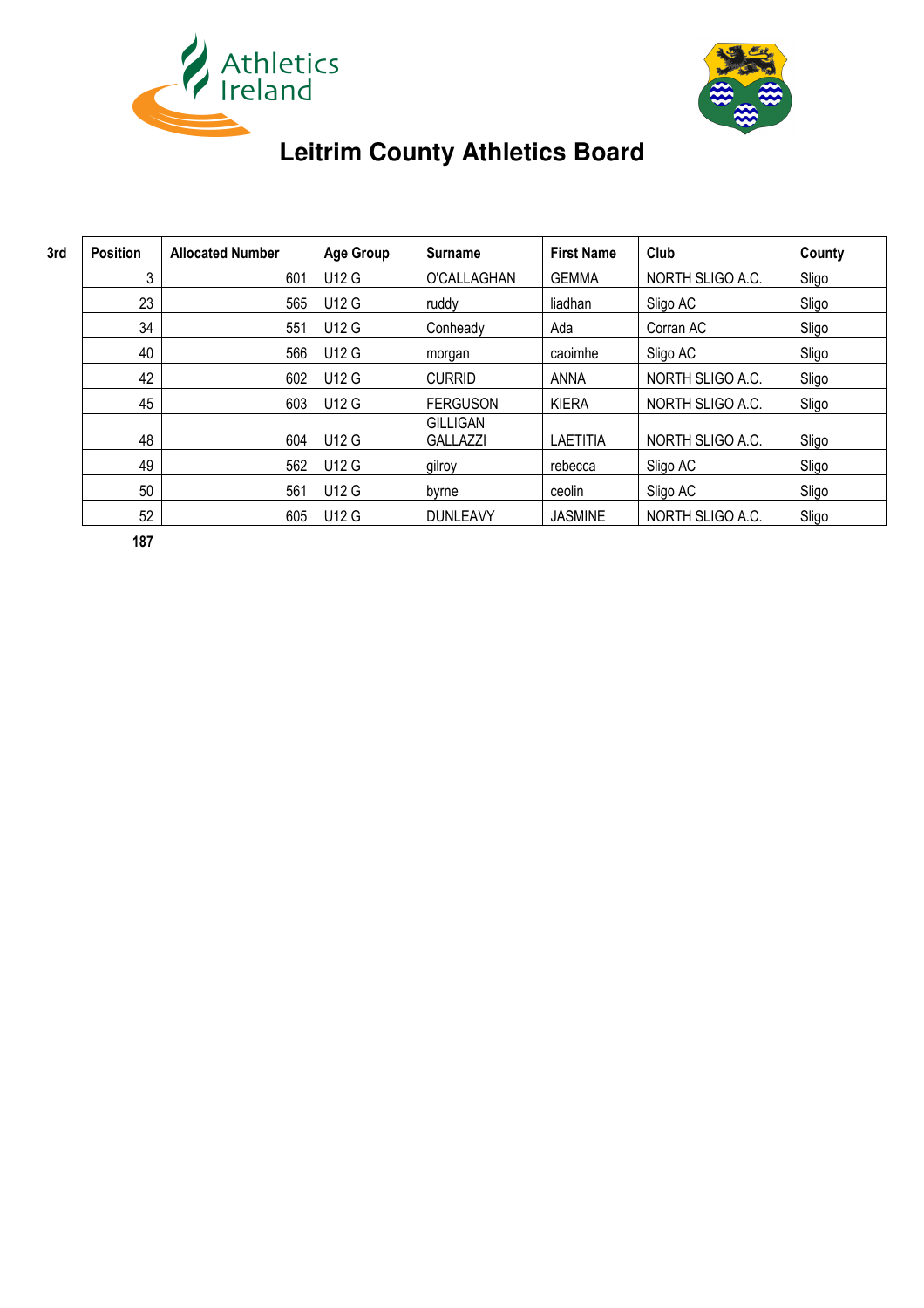



### **U12 Boys Results**

| <b>Individuals U12 B</b> |                            |                                                                       |                 |                        |                       |         |
|--------------------------|----------------------------|-----------------------------------------------------------------------|-----------------|------------------------|-----------------------|---------|
| Position                 | Allocated<br><b>Number</b> | Age<br>Group                                                          | <b>Surname</b>  | <b>First Name</b>      | Club                  | County  |
| 1                        | 663                        | U12 B                                                                 | Kennedy         | Declan                 | Carrick-on-Shannon AC | Leitrim |
| $\overline{2}$           | 889                        | U12 B                                                                 | <b>BOCQUET</b>  | <b>MATHYS</b>          | CRAUGHWELL AC         | Galway  |
| 3                        | 662                        | U12 B<br>Kennedy                                                      |                 | Patrick                | Carrick-on-Shannon AC | Leitrim |
| $\overline{4}$           | 763                        | U12 B                                                                 | Phelan          | Oisin                  | Tuam AC               | Galway  |
| 5                        | 642                        | U12 B                                                                 | Nolan           | Sean                   | Swinford AC           | Mayo    |
| $6\phantom{a}$           | 641                        | U12 B                                                                 | Gallagher       | Pearse                 | Swinford AC           | Mayo    |
| $\overline{7}$           | 712                        | U12 B                                                                 | <b>DURKAN</b>   | <b>LUKE</b>            | <b>WESTPORT AC</b>    | Mayo    |
| 8                        | 781                        | U12 B                                                                 | McDonnell       | Ruair                  | <b>Ballycastle AC</b> | Galway  |
| 9                        | 683                        | U12 B                                                                 | mostyn          | dara                   | Sligo AC              | Sligo   |
| 10                       | 643                        | U12 B                                                                 | Staunton        | Darragh                | Swinford AC           | Mayo    |
| 11                       | 681                        | U12 B                                                                 | Ahern           | Mark                   | <b>Ballinamore AC</b> | Leitrim |
| 12                       | 764                        | U12 B                                                                 | Kenny           | Daragh                 | Tuam AC               | Galway  |
| 13                       | 766                        | U12 B                                                                 | Rafferty        | Cian                   | Tuam AC               | Galway  |
| 14                       | 914                        | U12 B                                                                 | Lee             | darragh                | Drumshanbo AC         | Leitrim |
| 15                       | 762                        | U12 B<br>Oisin<br>Tuam AC<br>Kelly                                    |                 | Galway                 |                       |         |
| 16                       | 710                        | <b>U12B</b><br><b>CORDUFF</b><br><b>PADRAIG</b><br><b>WESTPORT AC</b> |                 | Mayo                   |                       |         |
| 17                       | 634                        | U12 B                                                                 | Murray          | Thomas<br>Castlebar AC |                       | Mayo    |
| 18                       | 711                        | U12 B                                                                 | <b>MOORE</b>    | <b>DECLAN</b>          | <b>WESTPORT AC</b>    | Mayo    |
| 19                       | 715                        | U12 B                                                                 | <b>MCGING</b>   | <b>CILLIAN</b>         | <b>WESTPORT AC</b>    | Mayo    |
| 20                       | 765                        | U12 B                                                                 | Halligan        | Cian                   | Tuam AC               | Galway  |
| 21                       | 714                        | U12 B                                                                 | Dawson          | Jack                   | <b>WESTPORT AC</b>    | Mayo    |
| 22                       | 644                        | U12 B                                                                 | Reid            | Sean                   | Swinford AC           | Mayo    |
| 23                       | 672                        | U12 B                                                                 | Cregg           | Conan                  | Corran AC             | Sligo   |
| 24                       | 767                        | U12 B                                                                 | Hynes           | Adam                   | Tuam AC               | Galway  |
| 25                       | 755                        | U12 B                                                                 | CARROL          | <b>MICHAEL</b>         | NORTH SLIGO A.C.      | Sligo   |
| 26                       |                            | 948   U12 B                                                           | McGrath         | Richard                | <b>GCH</b>            | Galway  |
| 27                       | 671                        | U12 B                                                                 | Molloy          | Jim                    | Corran AC             | Sligo   |
| 28                       | 713                        | U12 B                                                                 | <b>SWEENEY</b>  | <b>JACK</b>            | <b>WESTPORT AC</b>    | Mayo    |
| 29                       | 771                        | U12 b                                                                 | Marrey          | David                  | WESTPORT AC           | Mayo    |
| 30                       | 749                        | U12 B                                                                 | <b>OATES</b>    | <b>DANIEL</b>          | NORTH SLIGO A.C.      | Sligo   |
| 31                       | 747                        | U12 B                                                                 | <b>McSHARRY</b> | <b>DANIEL</b>          | NORTH SLIGO A.C.      | Sligo   |
| 32                       | 682                        | U12 B                                                                 | mccabe          | sean                   | Sligo AC              | Sligo   |
| 33                       | 688                        | U12 B                                                                 | mullane         | oisin                  | Sligo AC              | Sligo   |
| 34                       | 684                        | U12 B                                                                 | doherty         | hughie                 | Sligo AC              | Sligo   |
| 35                       | 963                        | U12B                                                                  | Mullarkey       | Oisin                  | Moy Valley AC         | Mayo    |
| 36                       | 685                        | U12 B                                                                 | campbell        | finn                   | Sligo AC              | Sligo   |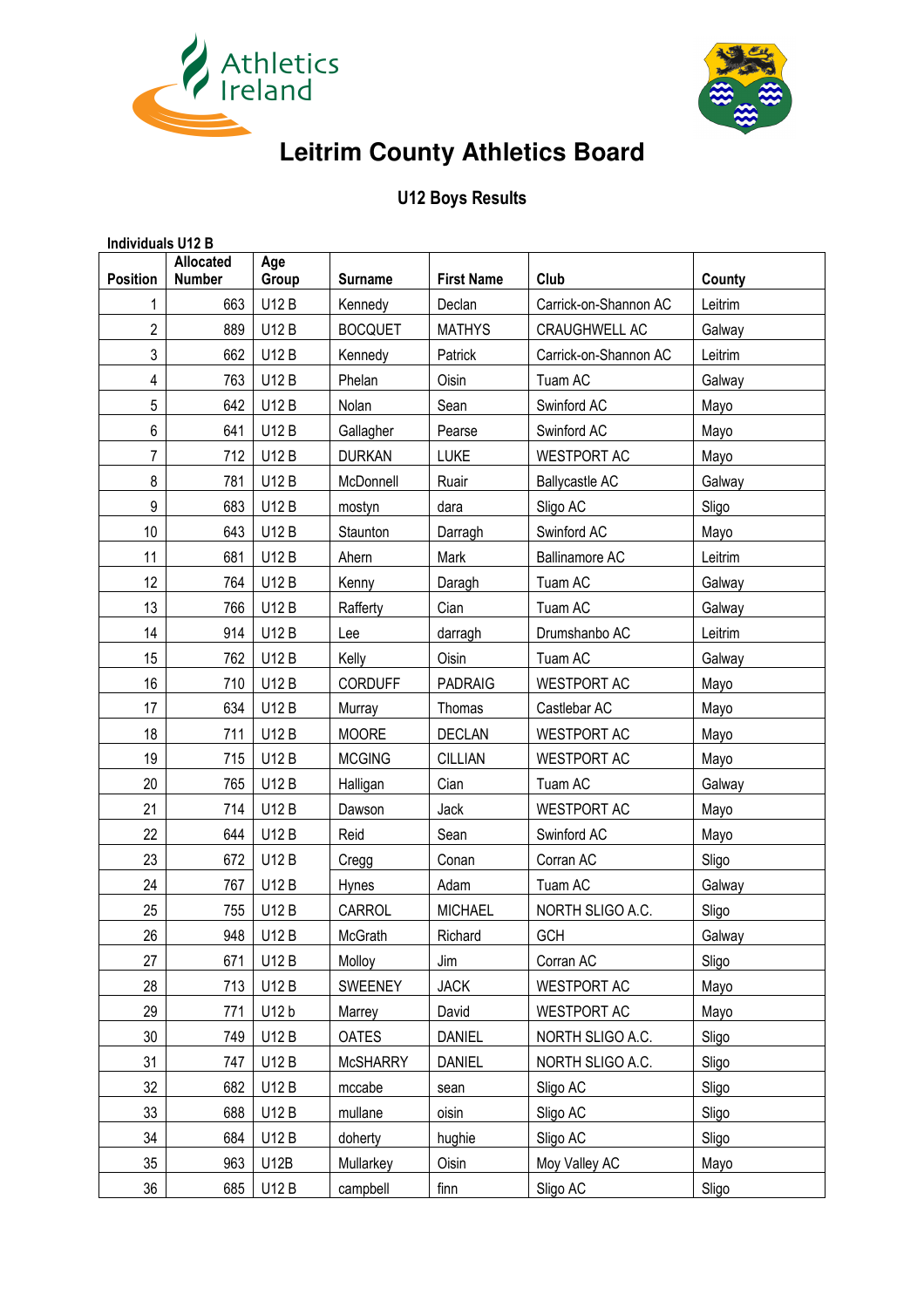



| 37 | 752 | <b>U12 B</b> | VAN<br><b>RENSBURG</b> | <b>CONOR</b>   | NORTH SLIGO A.C.     | Sligo                    |
|----|-----|--------------|------------------------|----------------|----------------------|--------------------------|
| 38 | 964 | <b>U12B</b>  | Scanlon                | Sean           | Moy Valley AC        | Mayo                     |
| 39 | 745 | U12 B        | <b>MCGEE</b>           | <b>DARRAGH</b> | NORTH SLIGO A.C.     | Sligo                    |
| 40 | 966 | <b>U12B</b>  | Williams               | Luke           | Moy Valley AC        | Mayo                     |
| 41 | 754 | U12 B        | CASSERLY               | <b>JAMES</b>   | NORTH SLIGO A.C.     | Sligo                    |
| 42 | 751 | U12 B        | <b>LANG</b>            | <b>AARON</b>   | NORTH SLIGO A.C.     | Sligo                    |
| 43 | 768 | U12 B        | Fitzmaurice            | Luke           | North Leitrim AC     | Leitrim                  |
| 44 | 965 | <b>U12B</b>  | O'Malley               | Jamie          | Moy Valley AC        | Mayo                     |
| 45 | 687 | U12 B        | mc nulty               | oran           | Sligo AC             | Sligo                    |
| 46 | 893 | U12 B        | KELLY                  | <b>DARRAGH</b> | CRAUGHWELL AC        | Galway                   |
| 48 | 670 | U12 B        | Cassidy                | Tom            | Corran AC            | Sligo                    |
| 49 | 890 | U12 B        | SPELLMAN               | <b>EOIN</b>    | <b>CRAUGHWELL AC</b> | Galway                   |
| 50 | 657 | U12 B        | Fannon                 | Luke           | Roscommon AC         | Roscommon (no<br>number) |
| 52 | 748 | U12 B        | KEILEY                 | <b>EAMON</b>   | NORTH SLIGO A.C.     | Sligo                    |
| 53 | 645 | U12 B        | O Farrell              | Simon          | Swinford AC          | Mayo                     |
| 54 | 750 | U12 B        | O FLAHERTY             | <b>DARA</b>    | NORTH SLIGO A.C.     | Sligo                    |
| 55 | 686 | U12 B        | graham                 | harry          | Sligo AC             | Sligo                    |
| 56 | 769 | U12 B        | O'Berine               | Alan           | North Leitrim AC     | Leitrim                  |

#### **Club Teams U12 B**

| <b>Position</b> | <b>Allocated</b><br><b>Number</b> | <b>Age Group</b> | <b>Surname</b> | <b>First Name</b> | Club        | County |
|-----------------|-----------------------------------|------------------|----------------|-------------------|-------------|--------|
| 5               | 642                               | U12 B            | Nolan          | Sean              | Swinford AC | Mayo   |
| 6               | 641                               | U12 B            | Gallagher      | Pearse            | Swinford AC | Mayo   |
| 10 <sup>°</sup> | 643                               | U12 B            | Staunton       | Darragh           | Swinford AC | Mayo   |
| 22              | 644                               | U12 B            | Reid           | Sean              | Swinford AC | Mayo   |
| 53              | 645                               | U12 B            | O Farrell      | Simon             | Swinford AC | Mayo   |

**1st Position**

| 2nd | <b>Position</b> | <b>Allocated</b><br><b>Number</b> | <b>Age Group</b> | Surname      | <b>First Name</b> | Club    | County |
|-----|-----------------|-----------------------------------|------------------|--------------|-------------------|---------|--------|
|     | 4               | 763                               | U12 B            | Phelan       | Oisin             | Tuam AC | Galway |
|     | 12              | 764                               | U12 B            | Kenny        | Daragh            | Tuam AC | Galway |
|     | 13              | 766                               | <b>U12B</b>      | Rafferty     | Cian              | Tuam AC | Galway |
|     | 15              | 762                               | <b>U12B</b>      | Kelly        | Oisin             | Tuam AC | Galway |
|     | 20              | 765                               | U12 B            | Halligan     | Cian              | Tuam AC | Galway |
|     | 24              | 767                               | U12 B            | <b>Hynes</b> | Adam              | Tuam AC | Galway |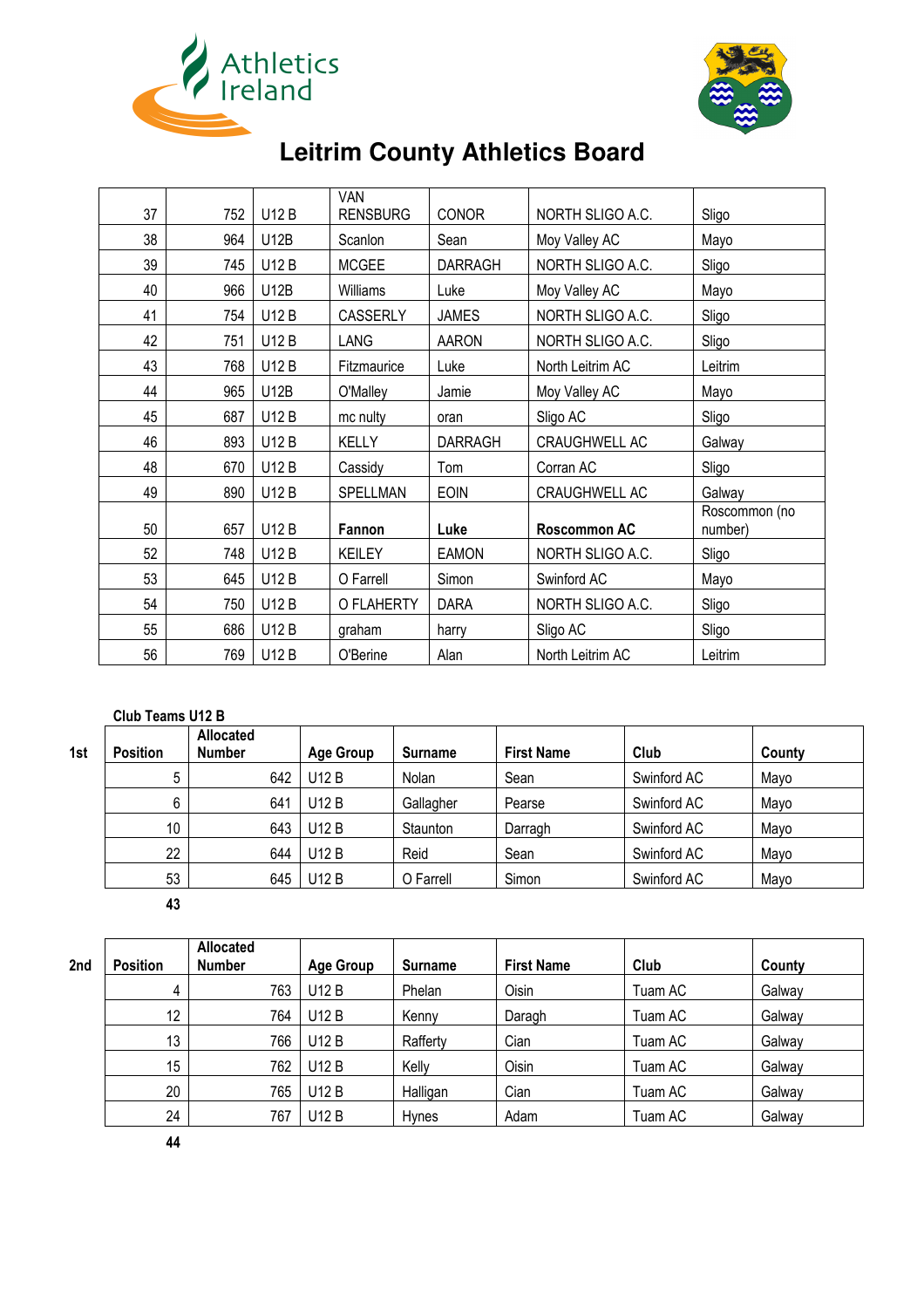



| ٦<br>× |         |
|--------|---------|
|        | ۰,<br>× |

| 3rd | <b>Position</b> | <b>Allocated</b><br><b>Number</b> | <b>Age Group</b> | Surname        | <b>First Name</b> | Club               | County |
|-----|-----------------|-----------------------------------|------------------|----------------|-------------------|--------------------|--------|
|     |                 | 712                               | U12 B            | <b>DURKAN</b>  | <b>LUKE</b>       | <b>WESTPORT AC</b> | Mayo   |
|     | 16              | 710                               | U12 B            | <b>CORDUFF</b> | <b>PADRAIG</b>    | <b>WESTPORT AC</b> | Mayo   |
|     | 18              | 711                               | U12 B            | <b>MOORE</b>   | <b>DECLAN</b>     | WESTPORT AC        | Mayo   |
|     | 19              | 715                               | U12 B            | <b>MCGING</b>  | <b>CILLIAN</b>    | WESTPORT AC        | Mayo   |
|     | 21              | 714                               | U12 B            | Dawson         | Jack              | <b>WESTPORT AC</b> | Mayo   |
|     | 28              | 713                               | U12 B            | <b>SWEENEY</b> | <b>JACK</b>       | WESTPORT AC        | Mayo   |
|     | 60              |                                   |                  |                |                   |                    |        |

#### **County U12 B**

| 1st | <b>Position</b> | <b>Allocated</b><br><b>Number</b> | Age<br>Group | <b>Surname</b> | <b>First</b><br><b>Name</b> | Club                  | County |
|-----|-----------------|-----------------------------------|--------------|----------------|-----------------------------|-----------------------|--------|
|     | ∩               | 889                               | <b>U12 B</b> | <b>BOCQUET</b> | <b>MATHYS</b>               | <b>CRAUGHWELL AC</b>  | Galway |
|     | 4               | 763                               | <b>U12 B</b> | Phelan         | Oisin                       | Tuam AC               | Galway |
|     | 8               | 781                               | <b>U12 B</b> | McDonnell      | Ruair                       | <b>Ballycastle AC</b> | Galway |
|     | 12              | 764                               | <b>U12 B</b> | Kenny          | Daragh                      | Tuam AC               | Galway |
|     | 13              | 766                               | <b>U12 B</b> | Rafferty       | Cian                        | Tuam AC               | Galway |
|     | 15              | 762                               | <b>U12 B</b> | Kelly          | Oisin                       | Tuam AC               | Galway |
|     | 20              | 765                               | <b>U12 B</b> | Halligan       | Cian                        | Tuam AC               | Galway |
|     | 24              | 767                               | U12B         | <b>Hynes</b>   | Adam                        | Tuam AC               | Galway |
|     | 26              | 948                               | <b>U12 B</b> | <b>McGrath</b> | Richard                     | <b>GCH</b>            | Galway |
|     | 46              | 893                               | <b>U12 B</b> | <b>KELLY</b>   | <b>DARRAGH</b>              | <b>CRAUGHWELL AC</b>  | Galway |
|     | 54              |                                   |              |                |                             |                       |        |

| 2nd | <b>Position</b> | <b>Allocated</b><br><b>Number</b> | Age<br>Group | <b>Surname</b> | <b>First</b><br><b>Name</b> | Club               | County |
|-----|-----------------|-----------------------------------|--------------|----------------|-----------------------------|--------------------|--------|
|     | 5               | 642                               | <b>U12 B</b> | <b>Nolan</b>   | Sean                        | Swinford AC        | Mayo   |
|     | 6               | 641                               | <b>U12 B</b> | Gallagher      | Pearse                      | Swinford AC        | Mayo   |
|     | 7               | 712                               | <b>U12 B</b> | <b>DURKAN</b>  | <b>LUKE</b>                 | <b>WESTPORT AC</b> | Mayo   |
|     | 10              | 643                               | <b>U12 B</b> | Staunton       | Darragh                     | Swinford AC        | Mayo   |
|     | 16              | 710                               | <b>U12 B</b> | <b>CORDUFF</b> | <b>PADRAIG</b>              | <b>WESTPORT AC</b> | Mayo   |
|     | 17              | 634                               | <b>U12 B</b> | Murray         | Thomas                      | Castlebar AC       | Mayo   |
|     | 18              | 711                               | <b>U12 B</b> | <b>MOORE</b>   | <b>DECLAN</b>               | <b>WESTPORT AC</b> | Mayo   |
|     | 19              | 715                               | <b>U12 B</b> | <b>MCGING</b>  | <b>CILLIAN</b>              | <b>WESTPORT AC</b> | Mayo   |
|     | 21              | 714                               | <b>U12 B</b> | Dawson         | Jack                        | <b>WESTPORT AC</b> | Mayo   |
|     | 22              | 644                               | <b>U12 B</b> | Reid           | Sean                        | Swinford AC        | Mayo   |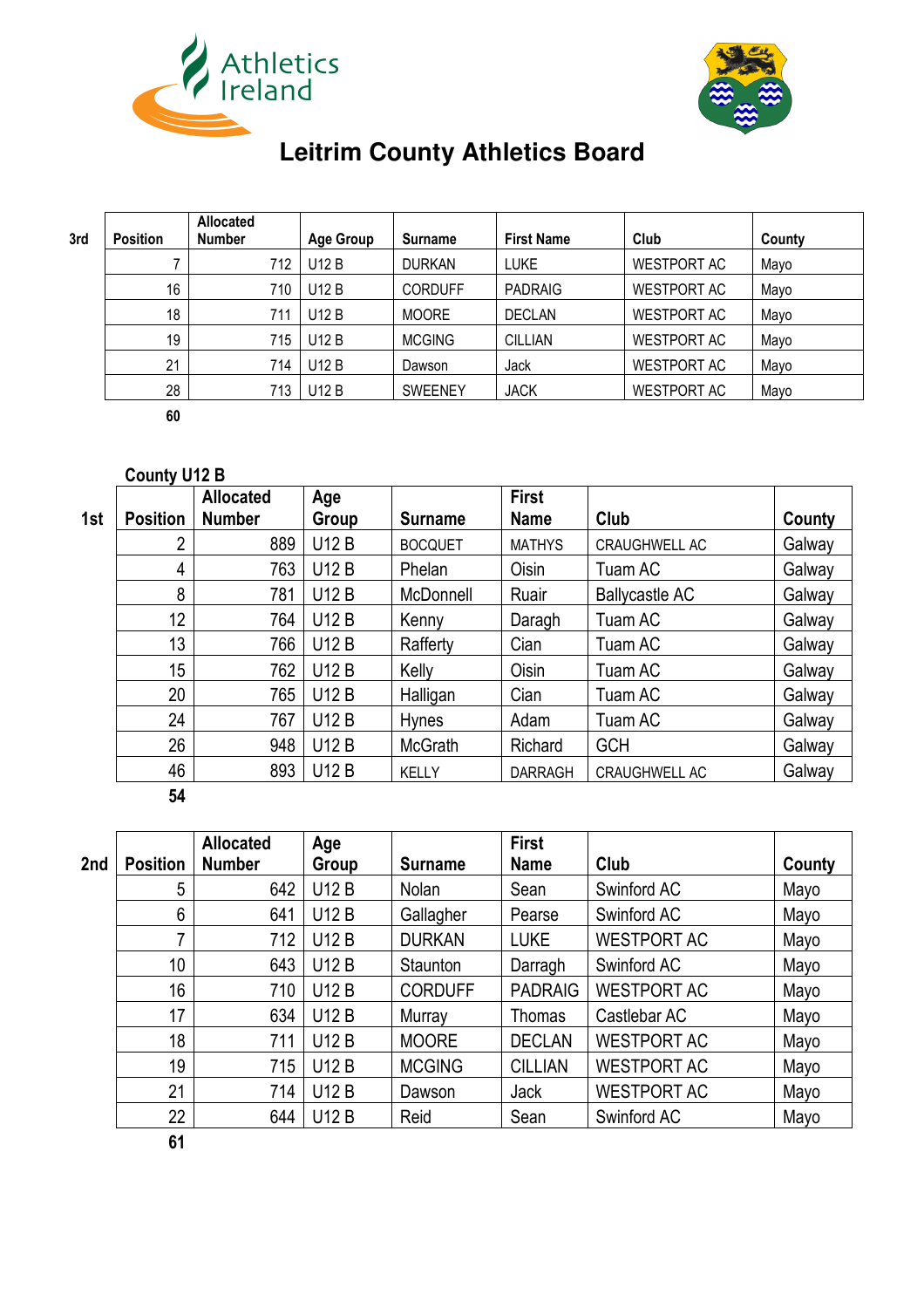



|     |                  | <b>Allocated</b> | Age          |                | <b>First</b> |                       |         |
|-----|------------------|------------------|--------------|----------------|--------------|-----------------------|---------|
| 3rd | <b>Position</b>  | <b>Number</b>    | Group        | <b>Surname</b> | <b>Name</b>  | Club                  | County  |
|     |                  | 663              | U12 B        | Kennedy        | Declan       | Carrick-on-Shannon AC | Leitrim |
|     | 3                | 662              | <b>U12 B</b> | Kennedy        | Patrick      | Carrick-on-Shannon AC | Leitrim |
|     | 11               | 681              | <b>U12 B</b> | Ahern          | Mark         | <b>Ballinamore AC</b> | Leitrim |
|     | 14               | 914              | <b>U12 B</b> | Lee            | darragh      | Drumshanbo AC         | Leitrim |
|     | 43               | 768              | U12 B        | Fitzmaurice    | Luke         | North Leitrim AC      | Leitrim |
|     | 56               | 769              | <b>U12 B</b> | O'Berine       | Alan         | North Leitrim AC      | Leitrim |
|     | $\overline{100}$ |                  |              |                |              |                       |         |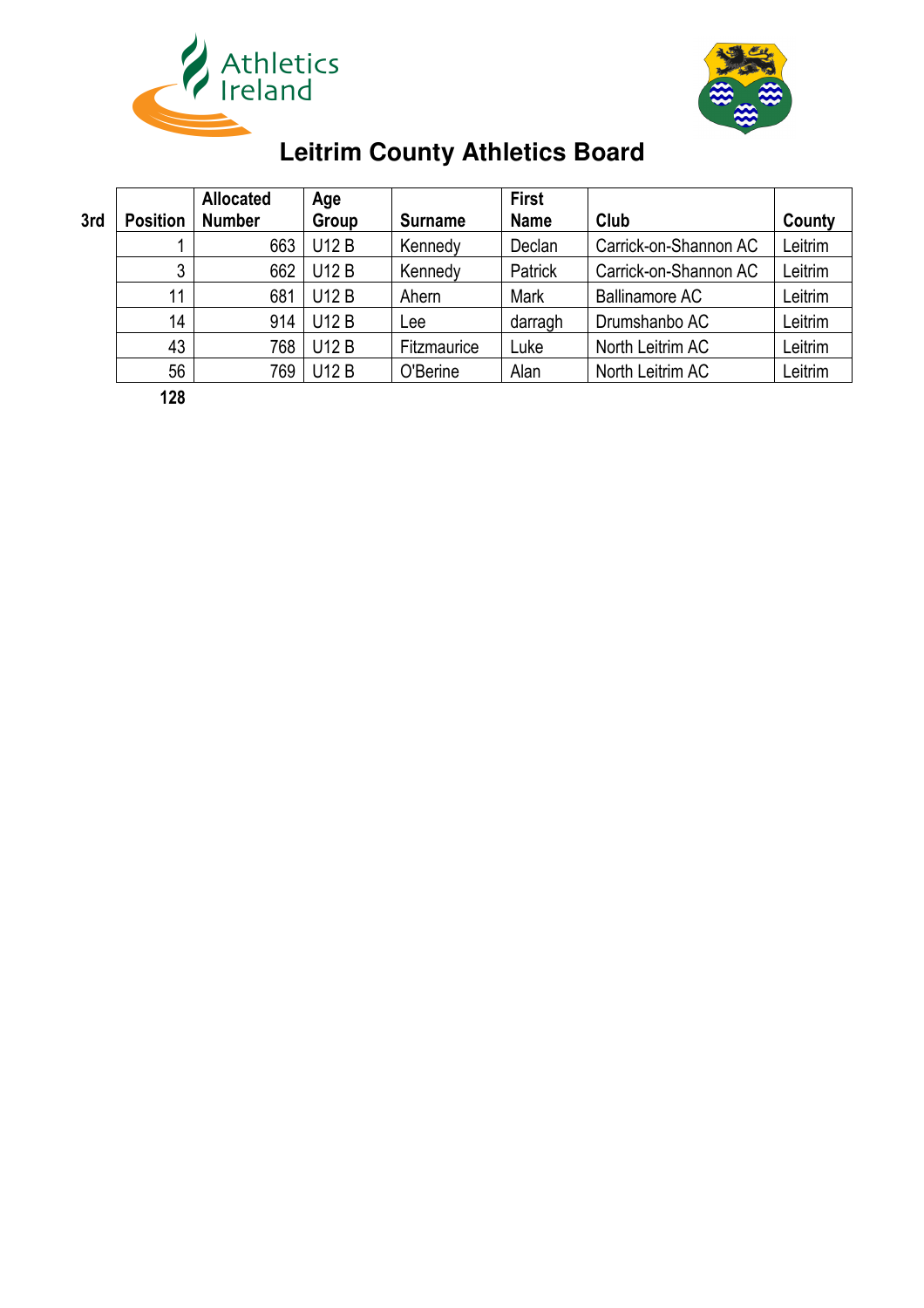



#### **U14 Girls Results**

|                 | <b>Individuals U14G</b>           |                  |                 |                   |                       |          |  |  |  |  |  |
|-----------------|-----------------------------------|------------------|-----------------|-------------------|-----------------------|----------|--|--|--|--|--|
| <b>Position</b> | <b>Allocated</b><br><b>Number</b> | <b>Age Group</b> | <b>Surname</b>  | <b>First Name</b> | Club                  | County   |  |  |  |  |  |
| 1               | 620                               | <b>U14 G</b>     | Carolan         | Niamh             | North Leitrim AC      | Leitrim  |  |  |  |  |  |
| $\overline{2}$  | 920                               | <b>U14 G</b>     | Moore           | Emma              | GCH                   | Galway   |  |  |  |  |  |
| 3               | 548                               | <b>U14 G</b>     | Flynn           | Ava               | Claremorris AC        | Mayo     |  |  |  |  |  |
| 4               | 591                               | <b>U14 G</b>     | <b>O'BRIEN</b>  | <b>ROISIN</b>     | <b>WESTPORT AC</b>    | Mayo     |  |  |  |  |  |
| 5               | 921                               | <b>U14 G</b>     | <b>Burke</b>    | Isabella          | GCH                   | Galway   |  |  |  |  |  |
| 6               | 947                               | <b>U14 G</b>     | Leah            | Toher             | Lake District AC      | Mayo     |  |  |  |  |  |
| 7               | 537                               | <b>U14 G</b>     | O'Neill         | Arwen             | Tireragh AC           | Sligo    |  |  |  |  |  |
| 8               | 529                               | <b>U14 G</b>     | Walsh           | Maebh             | Corrib AC             | Galway   |  |  |  |  |  |
| 9               | 589                               | <b>U14 G</b>     | Geaney          | Roisín            | South Galway AC       | Galway   |  |  |  |  |  |
| 10              | 923                               | <b>U14 G</b>     | McKeon          | Ava               | GCH                   | Galway   |  |  |  |  |  |
| 11              | 922                               | <b>U14 G</b>     | Joyce           | Aoibhe            | <b>GCH</b>            | Galway   |  |  |  |  |  |
| 12              | 937                               | <b>U14 G</b>     | Canavan         | Alannah           | Moy Valley AC         | Mayo     |  |  |  |  |  |
| 13              | 557                               | <b>U14 G</b>     | church          | leonore           | Athenry AC            | Galway   |  |  |  |  |  |
| 14              | 507                               | <b>U14 G</b>     | Hughes          | Eimear            | Castlebar AC          | Mayo     |  |  |  |  |  |
| 15              | 536                               | <b>U14 G</b>     | Walsh           | Eabha             | Caltra & district AC  | Galway   |  |  |  |  |  |
| 16              | 508                               | <b>U14 G</b>     | Deely           | Ella              | Castlebar AC          | Mayo     |  |  |  |  |  |
| 17              | 612                               | <b>U14 G</b>     | <b>DUNLEAVY</b> | <b>NICOLA</b>     | NORTH SLIGO A.C.      | Sligo    |  |  |  |  |  |
| 18              | 925                               | <b>U14 G</b>     | Fahy            | Rachel            | GCH                   | Galway   |  |  |  |  |  |
| 19              | 939                               | <b>U14 G</b>     | Mullarkey       | Aisling           | Moy Valley AC         | Mayo     |  |  |  |  |  |
| 20              | 567                               | <b>U14 G</b>     | connor          | caoimhe           | Sligo AC              | Sligo    |  |  |  |  |  |
| 21              | 598                               | <b>U14 G</b>     | Hagan           | Kate              | Longford AC           | Longford |  |  |  |  |  |
| 22              | 940                               | <b>U14 G</b>     | Feeney          | Sarah             | Moy Valley AC         | Mayo     |  |  |  |  |  |
| 23              | 572                               | <b>U14 G</b>     | griffin         | una               | Sligo AC              | Sligo    |  |  |  |  |  |
| 24              | 571                               | <b>U14 G</b>     | griffin         | ava               | Sligo AC              | Sligo    |  |  |  |  |  |
| 25              | 570                               | <b>U14 G</b>     | smyth           | aimee             | Sligo AC              | Sligo    |  |  |  |  |  |
| 26              | 575                               | <b>U14 G</b>     | breheny         | tara              | Sligo AC              | Sligo    |  |  |  |  |  |
| 27              | 907                               | <b>U14 G</b>     | <b>KEANE</b>    | <b>AOIBHINN</b>   | CRAUGHWELL AC         | Galway   |  |  |  |  |  |
| 28              | 633                               | <b>U14 G</b>     | McDonnell       | Keeva             | <b>Ballycastle AC</b> | Mayo     |  |  |  |  |  |
| 29              | 622                               | <b>U14 G</b>     | Hill            | Catherine         | North Leitrim AC      | Leitrim  |  |  |  |  |  |
| 30              | 554                               | <b>U14 G</b>     | Conheady        | Sarah             | Corran AC             | Sligo    |  |  |  |  |  |
| 31              | 552                               | <b>U14 G</b>     | Swann           | Lara              | Corran AC             | Sligo    |  |  |  |  |  |
| 32              | 553                               | <b>U14 G</b>     | Cregg           | Caoimhe           | Corran AC             | Sligo    |  |  |  |  |  |
| 33              | 625                               | <b>U14 G</b>     | Somers          | Erin              | North Leitrim AC      | Leitrim  |  |  |  |  |  |
| 34              | 624                               | <b>U14 G</b>     | O'Berine        | Sarah             | North Leitrim AC      | Leitrim  |  |  |  |  |  |
| 35              | 574                               | <b>U14 G</b>     | reynolds        | sophie            | Sligo AC              | Sligo    |  |  |  |  |  |
| 36              | 611                               | <b>U14 G</b>     | PLUNKETT        | SOPHIE            | NORTH SLIGO A.C.      | Sligo    |  |  |  |  |  |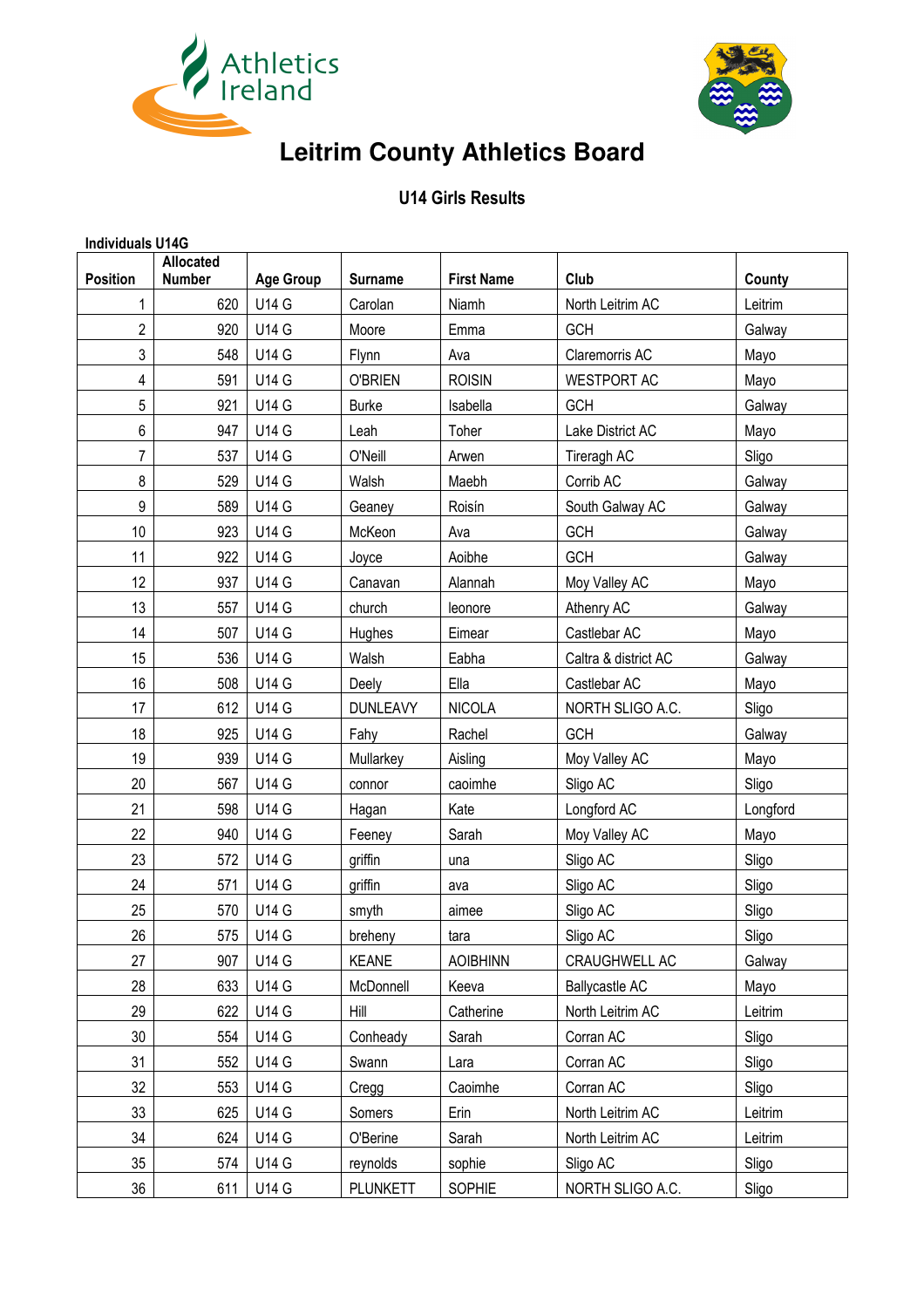



| 37 | 576 | U14 G        | ruddy    | ciana   | Sligo AC         | Sligo   |
|----|-----|--------------|----------|---------|------------------|---------|
| 38 | 559 | <b>U14 G</b> | hardiman | aine    | Athenry AC       | Galway  |
| 39 | 556 | U14 G        | oshea    | abigail | Athenry AC       | Galway  |
| 40 | 568 | U14 G        | mcgowan  | kavla   | Sligo AC         | Sligo   |
| 41 | 621 | U14 G        | Folev    | Sarah   | North Leitrim AC | Leitrim |
| 42 | 558 | <b>U14 G</b> | somers   | rachel  | Athenry AC       | Galway  |

#### **Club Teams U14 G**

| 1st | <b>Position</b> | <b>Allocated</b><br><b>Number</b> | <b>Age Group</b> | <b>Surname</b> | <b>First Name</b> | Club | County |
|-----|-----------------|-----------------------------------|------------------|----------------|-------------------|------|--------|
|     | ົ               | 920                               | U14 G            | Moore          | Emma              | GCH  | Galway |
|     | 5               | 921                               | U14 G            | <b>Burke</b>   | Isabella          | GCH  | Galway |
|     | 10              | 923                               | <b>U14 G</b>     | McKeon         | Ava               | GCH  | Galway |
|     | 11              | 922                               | U14 G            | Joyce          | Aoibhe            | GCH  | Galway |
|     | 18              | 925                               | U14 G            | Fahy           | Rachel            | GCH  | Galway |

#### 

| 2nd | <b>Position</b> | <b>Allocated</b><br><b>Number</b> | <b>Age Group</b> | <b>Surname</b> | <b>First Name</b> | Club     | County |
|-----|-----------------|-----------------------------------|------------------|----------------|-------------------|----------|--------|
|     | 20              | 567                               | U14 G            | connor         | caoimhe           | Sligo AC | Sligo  |
|     | 23              | 572                               | U14 G            | griffin        | una               | Sligo AC | Sligo  |
|     | 24              | 571                               | U14 G            | griffin        | ava               | Sligo AC | Sligo  |
|     | 25              | 570                               | U14 G            | smyth          | aimee             | Sligo AC | Sligo  |
|     | 26              | 575                               | U14 G            | breheny        | tara              | Sligo AC | Sligo  |
|     | 35              | 574                               | U14 G            | reynolds       | sophie            | Sligo AC | Sligo  |

| 3rd | <b>Position</b> | Allocated<br><b>Number</b> | <b>Age Group</b> | <b>Surname</b> | <b>First Name</b> | Club             | County  |
|-----|-----------------|----------------------------|------------------|----------------|-------------------|------------------|---------|
|     |                 | 620                        | U14 G            | Carolan        | Niamh             | North Leitrim AC | Leitrim |
|     | 29              | 622                        | U14 G            | Hill           | Catherine         | North Leitrim AC | eitrim. |
|     | 33              | 625                        | U14 G            | Somers         | Erin              | North Leitrim AC | eitrim. |
|     | 34              | 624                        | U14 G            | O'Berine       | Sarah             | North Leitrim AC | eitrim. |
|     | 41              | 621                        | U14 G            | Folev          | Sarah             | North Leitrim AC | Leitrim |

#### **County U14 G**

| 1st | <b>Position</b> | <b>Allocated</b><br><b>Number</b> | Age Group | <b>Surname</b> | <b>First Name</b> | Club       | County |
|-----|-----------------|-----------------------------------|-----------|----------------|-------------------|------------|--------|
|     | ⌒<br><u>.</u>   | 920                               | U14 G     | Moore          | Emma              | <b>GCH</b> | Galway |
|     | ບ               | 921                               | U14 G     | Burke          | Isabella          | <b>GCH</b> | Galway |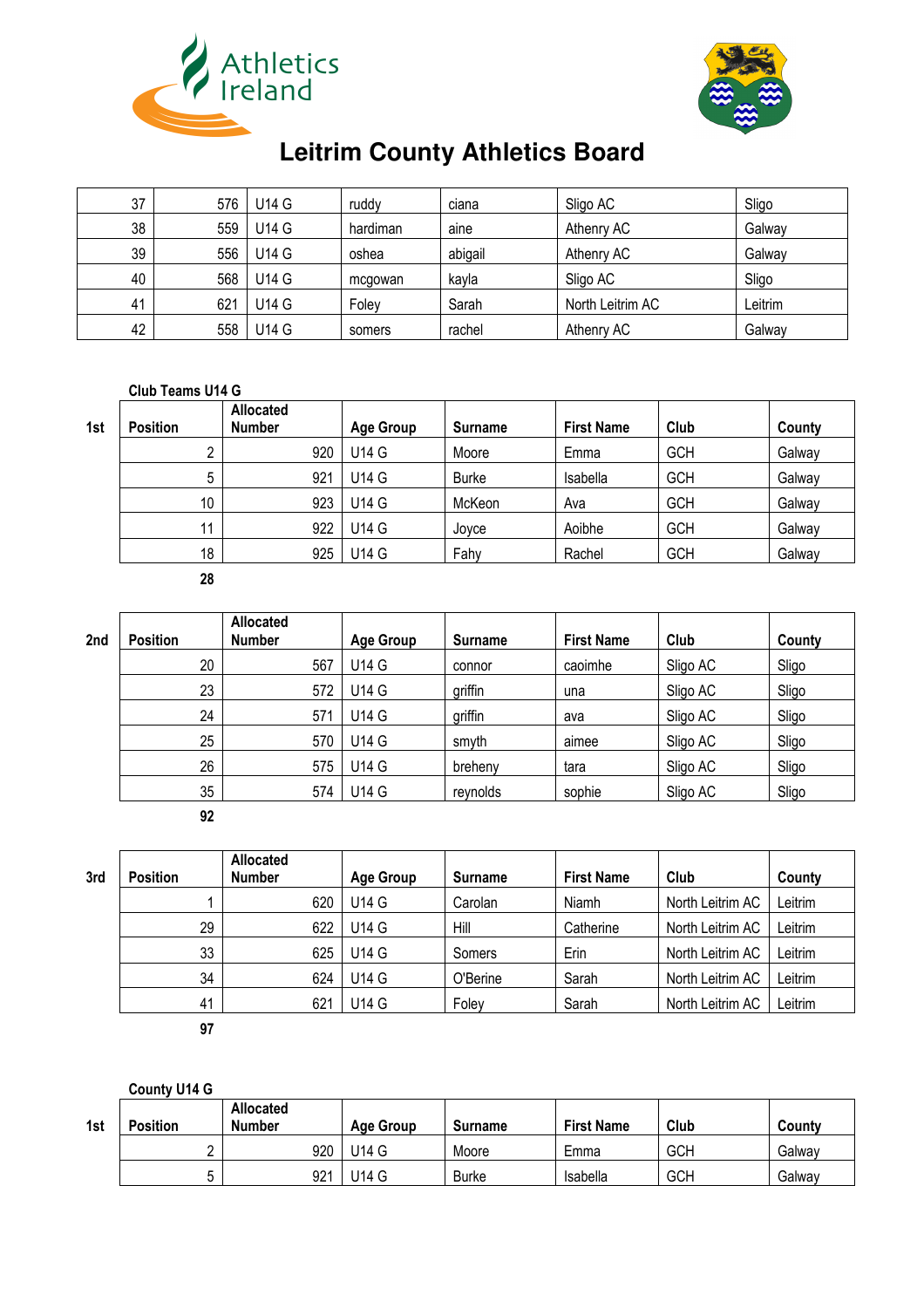



| 8  | 529 | U14 G        | Walsh        | Maebh           | Corrib AC               | Galway |
|----|-----|--------------|--------------|-----------------|-------------------------|--------|
| 9  | 589 | <b>U14 G</b> | Geaney       | Roisín          | South Galway<br>AC      | Galway |
| 10 | 923 | U14 G        | McKeon       | Ava             | <b>GCH</b>              | Galway |
| 11 | 922 | <b>U14 G</b> | Joyce        | Aoibhe          | <b>GCH</b>              | Galway |
| 13 | 557 | U14 G        | church       | leonore         | Athenry AC              | Galway |
| 15 | 536 | <b>U14 G</b> | Walsh        | Eabha           | Caltra & district<br>AC | Galway |
| 18 | 925 | <b>U14 G</b> | Fahy         | Rachel          | <b>GCH</b>              | Galway |
| 27 | 907 | U14 G        | <b>KEANE</b> | <b>AOIBHINN</b> | CRAUGHWELL<br>AC        | Galway |
| 45 |     |              |              |                 |                         |        |

**2nd Position Allocated Number Age Group Surname First Name Club County** 3 | 548 | U14 G | Flynn | Ava | Claremorris AC | Mayo 4 591 U14 G O'BRIEN ROISIN WESTPORT AC Mayo 6 947 U14 G Leah Toher Lake District AC Mayo 12 | 937 | U14 G | Canavan | Alannah | Moy Valley AC | Mayo 14 | 507 | U14 G | Hughes | Eimear | Castlebar AC | Mayo 16 508 U14 G Deely Ella Castlebar AC Mayo 19 | 939 | U14 G | Mullarkey | Aisling | Moy Valley AC | Mayo 22 | 940 | U14 G | Feeney | Sarah | Moy Valley AC | Mayo 28 | 633 | U14 G | McDonnell | Keeva | Ballycastle AC | Mayo

| 3rd | <b>Position</b> | Allocated<br><b>Number</b> | <b>Age Group</b> | <b>Surname</b>  | <b>First Name</b> | Club                | County |
|-----|-----------------|----------------------------|------------------|-----------------|-------------------|---------------------|--------|
|     |                 | 537                        | <b>U14 G</b>     | O'Neill         | Arwen             | Tireragh AC         | Sligo  |
|     | 17              | 612                        | <b>U14 G</b>     | <b>DUNLEAVY</b> | <b>NICOLA</b>     | NORTH SLIGO<br>A.C. | Sligo  |
|     | 20              | 567                        | <b>U14 G</b>     | connor          | caoimhe           | Sligo AC            | Sligo  |
|     | 23              | 572                        | U14 G            | griffin         | una               | Sligo AC            | Sligo  |
|     | 24              | 571                        | <b>U14 G</b>     | griffin         | ava               | Sligo AC            | Sligo  |
|     | 25              | 570                        | <b>U14 G</b>     | smyth           | aimee             | Sligo AC            | Sligo  |
|     | 26              | 575                        | <b>U14 G</b>     | breheny         | tara              | Sligo AC            | Sligo  |
|     | 30              | 554                        | <b>U14 G</b>     | Conheady        | Sarah             | Corran AC           | Sligo  |
|     | 31              | 552                        | <b>U14 G</b>     | Swann           | Lara              | Corran AC           | Sligo  |
|     | 32              | 553                        | <b>U14 G</b>     | Cregg           | Caoimhe           | Corran AC           | Sligo  |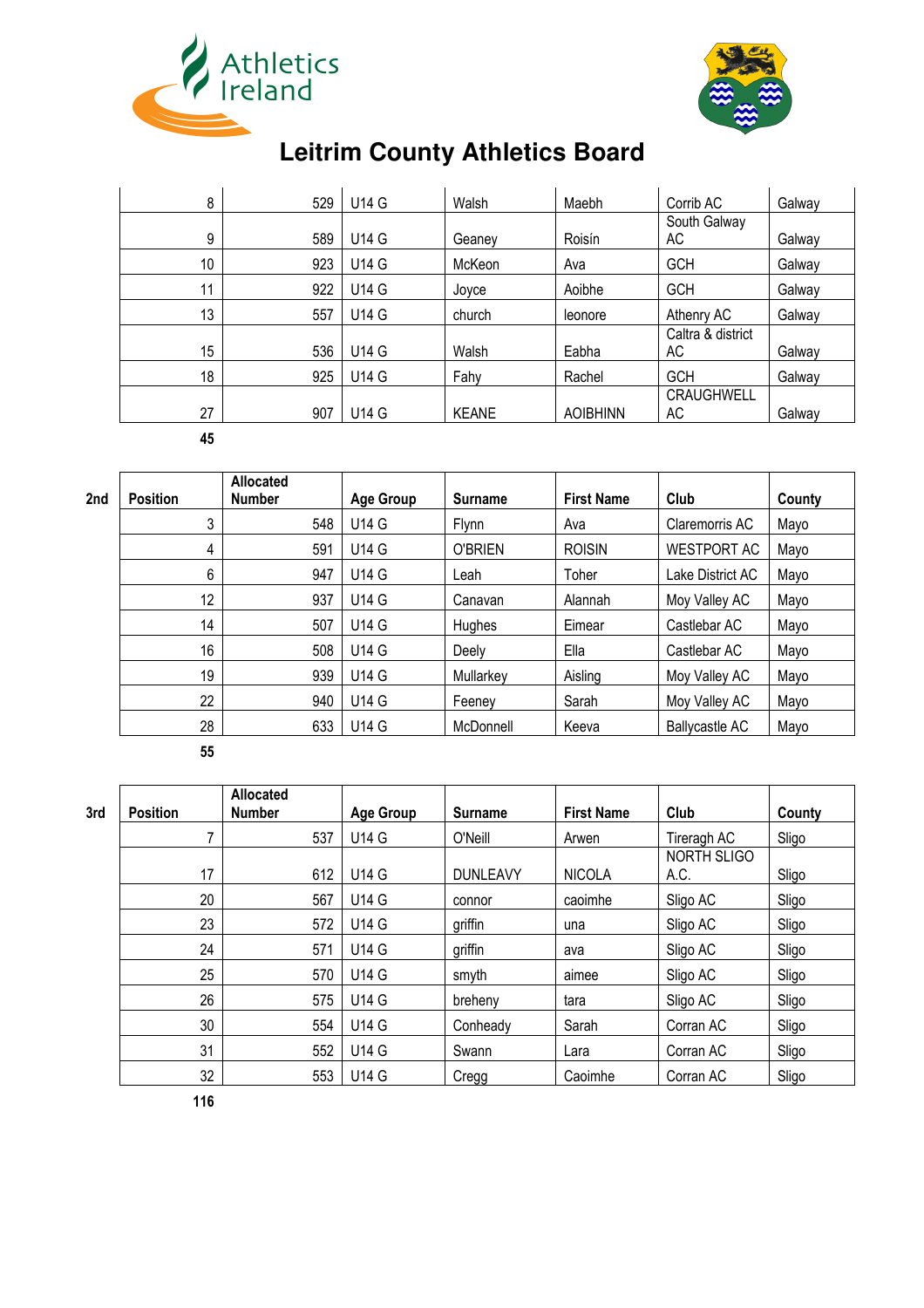



### **U14 Boys Results**

|                 | <b>Individuals U14B</b>           |                  |                  |                   |                       |         |  |  |  |  |  |
|-----------------|-----------------------------------|------------------|------------------|-------------------|-----------------------|---------|--|--|--|--|--|
| <b>Position</b> | <b>Allocated</b><br><b>Number</b> | <b>Age Group</b> | <b>Surname</b>   | <b>First Name</b> | Club                  | County  |  |  |  |  |  |
|                 | 646                               | <b>U14B</b>      | Gallagher        | Rory              | Swinford AC           | Mayo    |  |  |  |  |  |
| $\overline{2}$  | 661                               | <b>U14B</b>      | Keane            | Oisin             | East Galway AC        | Galway  |  |  |  |  |  |
| 3               | 757                               | <b>U14B</b>      | O'CALLAGHAN      | RÍAN              | NORTH SLIGO A.C.      | Sligo   |  |  |  |  |  |
| 4               | 722                               | <b>U14B</b>      | <b>MARREY</b>    | <b>JAMES</b>      | <b>WESTPORT AC</b>    | Mayo    |  |  |  |  |  |
| 5               | 693                               | <b>U14B</b>      | campbell         | joe               | Sligo AC              | Sligo   |  |  |  |  |  |
| 6               | 894                               | <b>U14B</b>      | <b>MCGUINESS</b> | <b>ROSS</b>       | CRAUGHWELL AC         | Galway  |  |  |  |  |  |
| 7               | 717                               | <b>U14B</b>      | <b>DAWSON</b>    | CONAL             | <b>WESTPORT AC</b>    | Mayo    |  |  |  |  |  |
| 8               | 673                               | <b>U14B</b>      | Clavin           | Ben               | Corran AC             | Sligo   |  |  |  |  |  |
| 9               | 689                               | <b>U14B</b>      | doherty          | ross              | Sligo AC              | Sligo   |  |  |  |  |  |
| 10              | 719                               | <b>U14B</b>      | <b>HASTINGS</b>  | <b>COLIN</b>      | <b>WESTPORT AC</b>    | Mayo    |  |  |  |  |  |
| 11              | 635                               | <b>U14B</b>      | O'Brien          | Jake              | Castlebar AC          | Mayo    |  |  |  |  |  |
| 12              | 666                               | <b>U14B</b>      | Fitzpatrick      | Shane             | Ballinasloe & Dist    | Galway  |  |  |  |  |  |
| 13              | 758                               | <b>U14B</b>      | <b>DONLON</b>    | <b>JAMES</b>      | NORTH SLIGO A.C.      | Sligo   |  |  |  |  |  |
| 14              | 721                               | <b>U14B</b>      | <b>MULCHRONE</b> | <b>JACK</b>       | <b>WESTPORT AC</b>    | Mayo    |  |  |  |  |  |
| 15              | 667                               | <b>U14B</b>      | Harley           | Conor             | Ballinasloe & Dist    | Galway  |  |  |  |  |  |
| 16              | 895                               | <b>U14B</b>      | <b>MCCARTIN</b>  | <b>DARRAGH</b>    | CRAUGHWELL AC         | Galway  |  |  |  |  |  |
| 17              | 639                               | <b>U14B</b>      | Hughes           | Conor             | Castlebar AC          | Mayo    |  |  |  |  |  |
| 18              | 637                               | <b>U14B</b>      | Davitt           | Kyle              | Castlebar AC          | Mayo    |  |  |  |  |  |
| 19              | 967                               | <b>U14B</b>      | O'Malley         | <b>Brian</b>      | Moy Valley AC         | Mayo    |  |  |  |  |  |
| 20              | 636                               | <b>U14B</b>      | Swift            | Louis             | Castlebar AC          | Mayo    |  |  |  |  |  |
| 21              | 770                               | <b>U14B</b>      | Giblin           | Sean              | North Leitrim AC      | Leitrim |  |  |  |  |  |
| 22              | 664                               | <b>U14B</b>      | Kennedy          | Brendan           | Carrick-on-Shannon AC | Leitrim |  |  |  |  |  |
| 23              | 691                               | <b>U14B</b>      | o riordan        | oliver            | Sligo AC              | Sligo   |  |  |  |  |  |
| 24              | 968                               | <b>U14B</b>      | Syron            | Darragh           | Moy Valley AC         | Mayo    |  |  |  |  |  |
| 25              | 668                               | <b>U14B</b>      | kilkenny         | Mark              | Ballinasloe & Dist    | Galway  |  |  |  |  |  |
| 26              | 638                               | <b>U14B</b>      | O'Connell        | Oisin             | Castlebar AC          | Mayo    |  |  |  |  |  |
| 27              | 969                               | <b>U14B</b>      | Gill             | Joseph            | Moy Valley AC         | Mayo    |  |  |  |  |  |
| 28              | 649                               | <b>U14B</b>      | Hyland           | Patrick           | Swinford AC           | Mayo    |  |  |  |  |  |
| 29              | 718                               | <b>U14B</b>      | <b>BRESLIN</b>   | CATHAL            | <b>WESTPORT AC</b>    | Mayo    |  |  |  |  |  |
| 30              | 692                               | <b>U14B</b>      | mostyn           | conor             | Sligo AC              | Sligo   |  |  |  |  |  |
| 31              | 648                               | U14 B            | <b>McNulty</b>   | Jack              | Swinford AC           | Mayo    |  |  |  |  |  |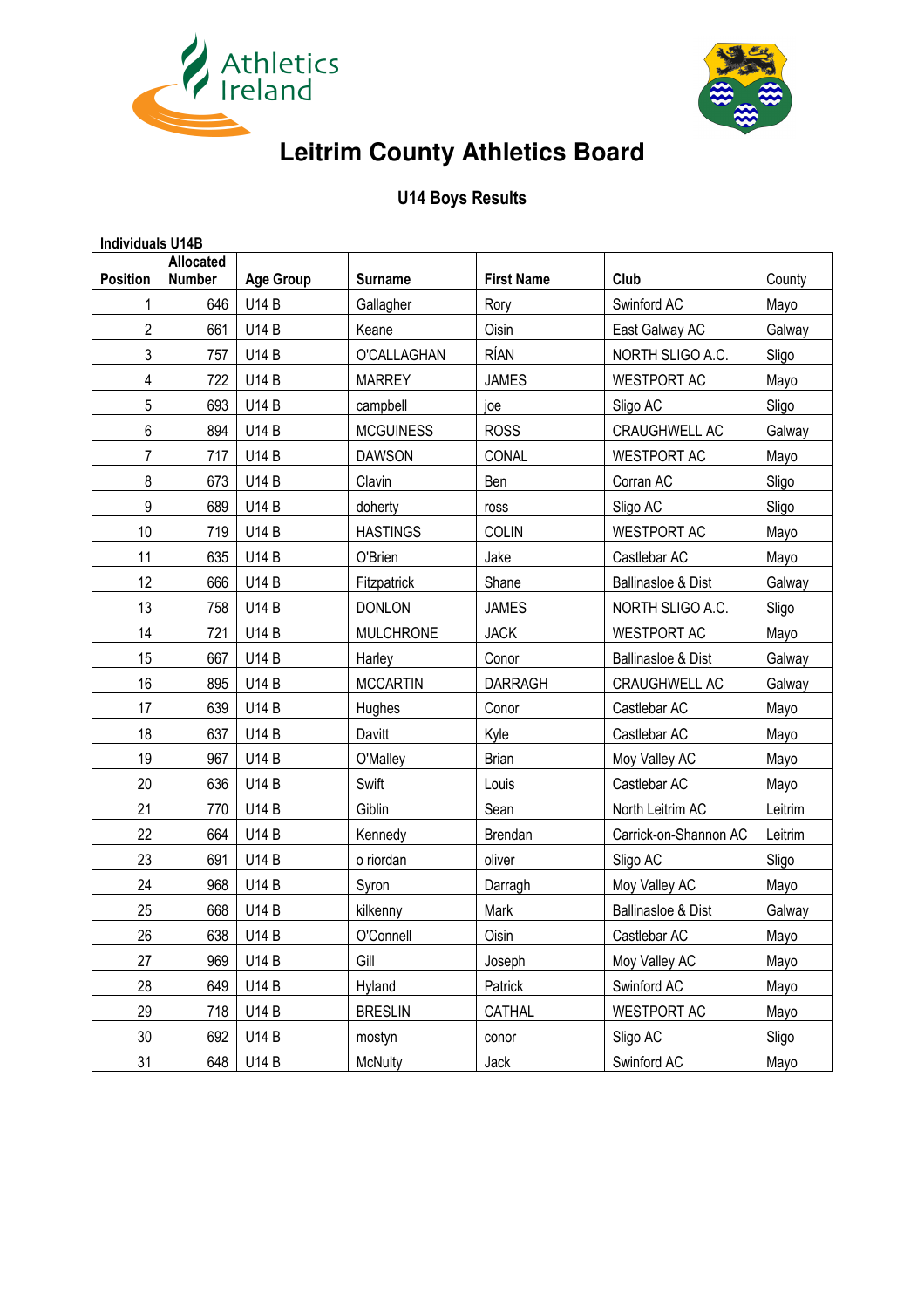



| Club Teams U14 B |                 |                                   |                  |                  |                   |                    |        |  |
|------------------|-----------------|-----------------------------------|------------------|------------------|-------------------|--------------------|--------|--|
| 1st              | <b>Position</b> | <b>Allocated</b><br><b>Number</b> | <b>Age Group</b> | <b>Surname</b>   | <b>First Name</b> | Club               | County |  |
|                  | 4               | 722                               | U14 B            | <b>MARREY</b>    | <b>JAMES</b>      | <b>WESTPORT AC</b> | Mayo   |  |
|                  |                 | 717                               | U14 B            | <b>DAWSON</b>    | CONAL             | <b>WESTPORT AC</b> | Mayo   |  |
|                  | 10              | 719                               | U14 B            | <b>HASTINGS</b>  | <b>COLIN</b>      | <b>WESTPORT AC</b> | Mayo   |  |
|                  | 14              | 721                               | U14 B            | <b>MULCHRONE</b> | <b>JACK</b>       | <b>WESTPORT AC</b> | Mayo   |  |
|                  | 29              | 718                               | U14 B            | <b>BRESLIN</b>   | CATHAL            | <b>WESTPORT AC</b> | Mayo   |  |

| 2 <sub>nd</sub> | <b>Position</b> | <b>Allocated</b><br><b>Number</b> | <b>Age Group</b> | <b>Surname</b> | <b>First Name</b> | Club         | County |
|-----------------|-----------------|-----------------------------------|------------------|----------------|-------------------|--------------|--------|
|                 | 11              | 635                               | U14 B            | O'Brien        | Jake              | Castlebar AC | Mayo   |
|                 | 17              | 639                               | U14 B            | Hughes         | Conor             | Castlebar AC | Mayo   |
|                 | 18              | 637                               | <b>U14 B</b>     | Davitt         | Kyle              | Castlebar AC | Mayo   |
|                 | 20              | 636                               | U14 B            | Swift          | Louis             | Castlebar AC | Mayo   |
|                 | 26              | 638                               | <b>U14 B</b>     | O'Connell      | Oisin             | Castlebar AC | Mayo   |
|                 | 66              |                                   |                  |                |                   |              |        |

| 3rd | <b>Position</b> | <b>Allocated</b><br><b>Number</b> | Age Group | <b>Surname</b> | <b>First Name</b> | Club     | County |
|-----|-----------------|-----------------------------------|-----------|----------------|-------------------|----------|--------|
|     | 5               | 693                               | U14 B     | campbell       | joe               | Sligo AC | Sligo  |
|     | a               | 689                               | U14 B     | doherty        | ross              | Sligo AC | Sligo  |
|     | 23              | 691                               | U14 B     | o riordan      | oliver            | Sligo AC | Sligo  |
|     | 30              | 692                               | U14 B     | mostyn         | conor             | Sligo AC | Sligo  |

#### **County U14 B**

| 1st | <b>Position</b> | <b>Allocated</b><br><b>Number</b> | <b>Age Group</b> | <b>Surname</b>   | <b>First Name</b> | Club               | County |
|-----|-----------------|-----------------------------------|------------------|------------------|-------------------|--------------------|--------|
|     |                 | 646                               | <b>U14 B</b>     | Gallagher        | Rory              | Swinford AC        | Mayo   |
|     | 4               | 722                               | <b>U14 B</b>     | <b>MARREY</b>    | <b>JAMES</b>      | <b>WESTPORT AC</b> | Mayo   |
|     |                 | 717                               | <b>U14 B</b>     | <b>DAWSON</b>    | CONAL             | <b>WESTPORT AC</b> | Mayo   |
|     | 10              | 719                               | <b>U14 B</b>     | <b>HASTINGS</b>  | <b>COLIN</b>      | <b>WESTPORT AC</b> | Mayo   |
|     | 11              | 635                               | <b>U14 B</b>     | O'Brien          | Jake              | Castlebar AC       | Mayo   |
|     | 14              | 721                               | <b>U14 B</b>     | <b>MULCHRONE</b> | <b>JACK</b>       | <b>WESTPORT AC</b> | Mayo   |
|     | 17              | 639                               | <b>U14 B</b>     | Hughes           | Conor             | Castlebar AC       | Mayo   |
|     | 18              | 637                               | <b>U14 B</b>     | Davitt           | Kyle              | Castlebar AC       | Mayo   |
|     | 19              | 967                               | <b>U14 B</b>     | O'Malley         | <b>Brian</b>      | Moy Valley AC      | Mayo   |
|     | 20              | 636                               | <b>U14 B</b>     | Swift            | Louis             | Castlebar AC       | Mayo   |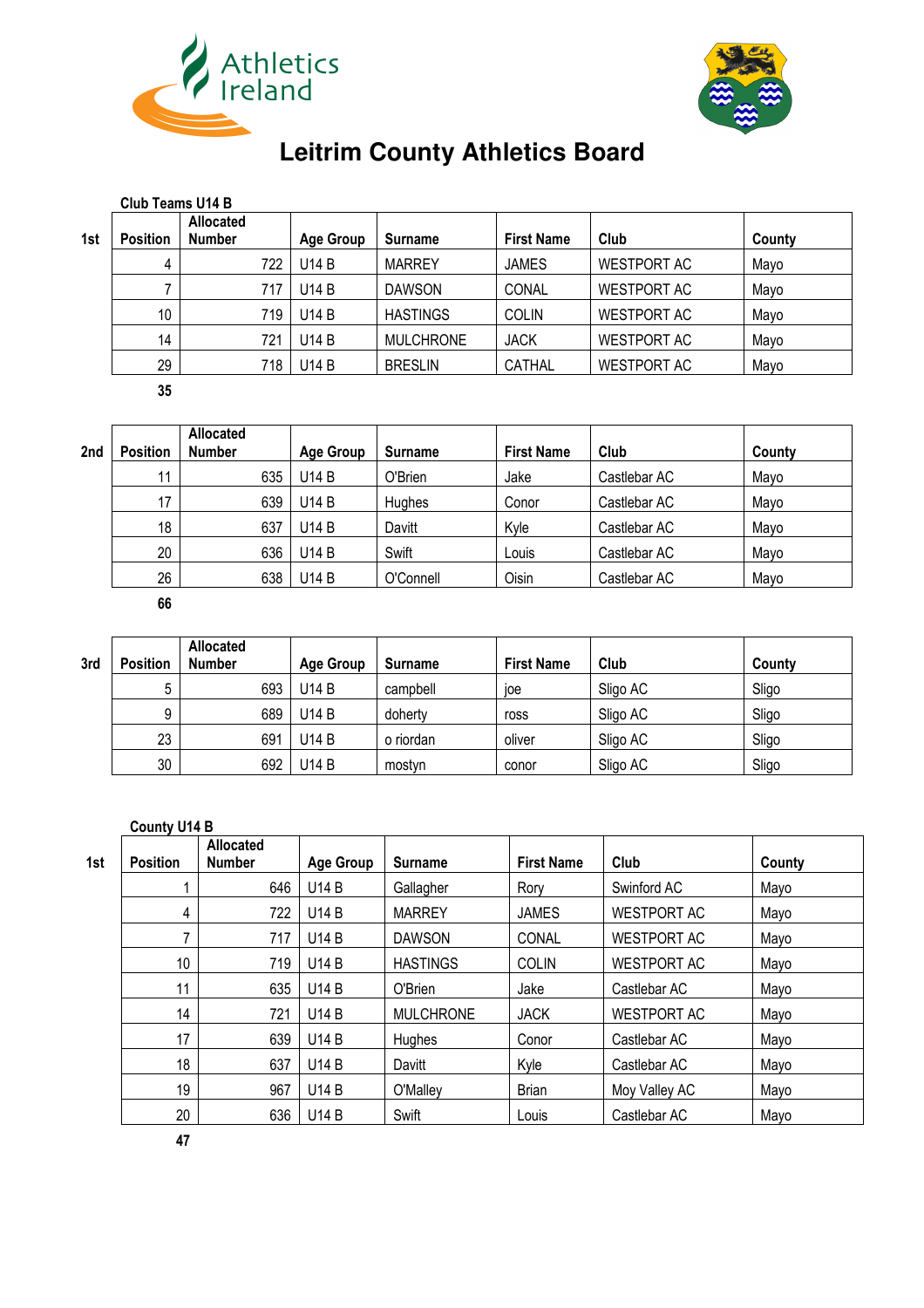



| 2nd | <b>Position</b> | Allocated<br><b>Number</b> | <b>Age Group</b> | <b>Surname</b> | <b>First Name</b> | Club             | County |
|-----|-----------------|----------------------------|------------------|----------------|-------------------|------------------|--------|
|     | 3               | 757                        | <b>U14 B</b>     | O'CALLAGHAN    | RÍAN              | NORTH SLIGO A.C. | Sligo  |
|     | 5               | 693                        | <b>U14 B</b>     | campbell       | joe               | Sligo AC         | Sligo  |
|     | 8               | 673                        | <b>U14 B</b>     | Clavin         | Ben               | Corran AC        | Sligo  |
|     | 9               | 689                        | <b>U14 B</b>     | doherty        | ross              | Sligo AC         | Sligo  |
|     | 13              | 758                        | <b>U14 B</b>     | <b>DONLON</b>  | <b>JAMES</b>      | NORTH SLIGO A.C. | Sligo  |
|     | 23              | 691                        | <b>U14 B</b>     | o riordan      | oliver            | Sligo AC         | Sligo  |
|     | 30              | 692                        | <b>U14 B</b>     | mostyn         | conor             | Sligo AC         | Sligo  |
|     | 61              |                            |                  |                |                   |                  |        |

|     |                 | <b>Allocated</b> |                  |                  |                   |                               |        |
|-----|-----------------|------------------|------------------|------------------|-------------------|-------------------------------|--------|
| 3rd | <b>Position</b> | <b>Number</b>    | <b>Age Group</b> | <b>Surname</b>   | <b>First Name</b> | Club                          | County |
|     | C.              | 661              | U14 B            | Keane            | Oisin             | East Galway AC                | Galway |
|     | 6               | 894              | <b>U14 B</b>     | <b>MCGUINESS</b> | <b>ROSS</b>       | <b>CRAUGHWELL AC</b>          | Galway |
|     | 12              | 666              | <b>U14 B</b>     | Fitzpatrick      | Shane             | <b>Ballinasloe &amp; Dist</b> | Galway |
|     | 15              | 667              | U14 B            | Harley           | Conor             | <b>Ballinasloe &amp; Dist</b> | Galway |
|     | 16              | 895              | U14 B            | <b>MCCARTIN</b>  | <b>DARRAGH</b>    | <b>CRAUGHWELL AC</b>          | Galway |
|     | 25              | 668              | U14 B            | kilkenny         | Mark              | <b>Ballinasloe &amp; Dist</b> | Galway |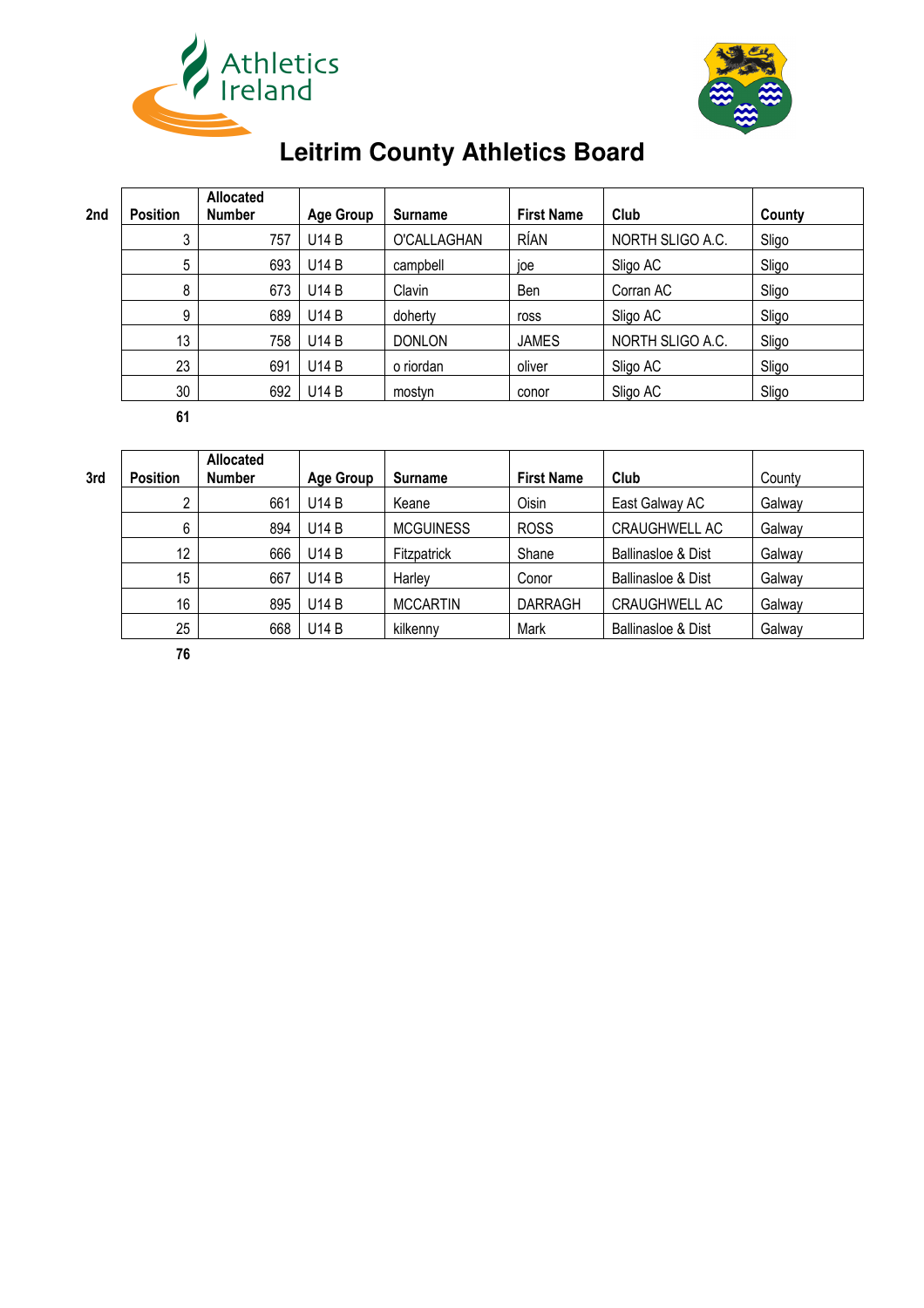



#### **U16 Girls Results**

| <b>Individuals U16G</b> |                                   |                  |                    |                   |                       |           |
|-------------------------|-----------------------------------|------------------|--------------------|-------------------|-----------------------|-----------|
| <b>Position</b>         | <b>Allocated</b><br><b>Number</b> | <b>Age Group</b> | <b>Surname</b>     | <b>First Name</b> | Club                  | County    |
| 1                       | 593                               | <b>U16 G</b>     | <b>O'BRIEN</b>     | <b>SAOIRSE</b>    | <b>WESTPORT AC</b>    | Mayo      |
| $\overline{2}$          | 541                               | <b>U16 G</b>     | Reynolds           | Lauren            | Carrick-on-Shannon AC | Leitrim   |
| 3                       | 927                               | <b>U16 G</b>     | Rowe               | Eimear            | <b>GCH</b>            | Galway    |
| 4                       | 915                               | <b>U16 G</b>     | O'rourke           | Eille             | Carrick-on-Shannon AC | Leitrim   |
| 5                       | 627                               | <b>U16 G</b>     | Cullen             | Ashling           | North Leitrim AC      | Leitrim   |
| 6                       | 628                               | <b>U16 G</b>     | <b>Brady</b>       | Sarah             | North Leitrim AC      | Leitrim   |
| $\overline{7}$          | 926                               | <b>U16 G</b>     | Hughes             | Jennifer          | GCH                   | Galway    |
| 8                       | 908                               | <b>U16 G</b>     | <b>MISKELLA</b>    | <b>AILBHE</b>     | CRAUGHWELL AC         | Galway    |
| 9                       | 590                               | <b>U16 G</b>     | Kelleher           | Caoimhe           | South Galway AC       | Galway    |
| 10                      | 533                               | <b>U16 G</b>     | Carr               | Ciara             | Roscommon AC          | Roscommon |
| 11                      | 944                               | <b>U16 G</b>     | O'Reilly           | Catherine         | Moy Valley AC         | Mayo      |
| 12                      | 909                               | <b>U16 G</b>     | SHEPPARD           | <b>CIARA</b>      | <b>CRAUGHWELL AC</b>  | Galway    |
| 13                      | 519                               | <b>U16 G</b>     | Lavin              | Hazel             | Swinford AC           | Mayo      |
| 14                      | 520                               | <b>U16 G</b>     | Grady              | Claire            | Swinford AC           | Mayo      |
| 15                      | 549                               | <b>U16 G</b>     | McConvillle-Esteve | Willow            | Claremorris AC        | Mayo      |
| 16                      | 509                               | <b>U16 G</b>     | Gibbons            | Katie             | Castlebar AC          | Mayo      |
| 17                      | 550                               | <b>U16 G</b>     | Horan              | Lorna             | Claremorris AC        | Mayo      |
| 18                      | 626                               | <b>U16 G</b>     | mcdaid             | Ella              | North Leitrim AC      | Leitrim   |
| 19                      | 942                               | <b>U16 G</b>     | Moran              | Rachel            | Moy Valley AC         | Mayo      |
| 20                      | 521                               | <b>U16 G</b>     | Moran              | Nicole            | Swinford AC           | Mayo      |
| 21                      | 928                               | <b>U16 G</b>     | Healy              | Joanna            | GCH                   | Galway    |
| 22                      | 522                               | <b>U16 G</b>     | <b>Bracken</b>     | Clare             | Swinford AC           | Mayo      |
| 23                      | 579                               | <b>U16 G</b>     | mcdonagh           | diana             | Sligo AC              | Sligo     |
| 24                      | 941                               | <b>U16 G</b>     | O'Malley           | Shannon           | Moy Valley AC         | Mayo      |
| 25                      | 580                               | <b>U16 G</b>     | melvin             | sarah             | Sligo AC              | Sligo     |
| 26                      | 577                               | <b>U16 G</b>     | mooney             | meadbh            | Sligo AC              | Sligo     |
| 27                      | 630                               | <b>U16 G</b>     | Clancy             | Mairead           | North Leitrim AC      | Leitrim   |
| 28                      | 929                               | <b>U16 G</b>     | King               | Riona             | GCH                   | Galway    |

#### **Club Teams U16 G**

| 1st | <b>Position</b> | <b>Allocated</b><br><b>Number</b> | <b>Age Group</b> | <b>Surname</b> | <b>First Name</b> | Club             | County  |
|-----|-----------------|-----------------------------------|------------------|----------------|-------------------|------------------|---------|
|     |                 | 627                               | U16 G            | Cullen         | Ashling           | North Leitrim AC | Leitrim |
|     |                 | 628                               | U16 G            | <b>Brady</b>   | Sarah             | North Leitrim AC | Leitrim |
|     | 18              | 626                               | U16 G            | mcdaid         | Ella              | North Leitrim AC | Leitrim |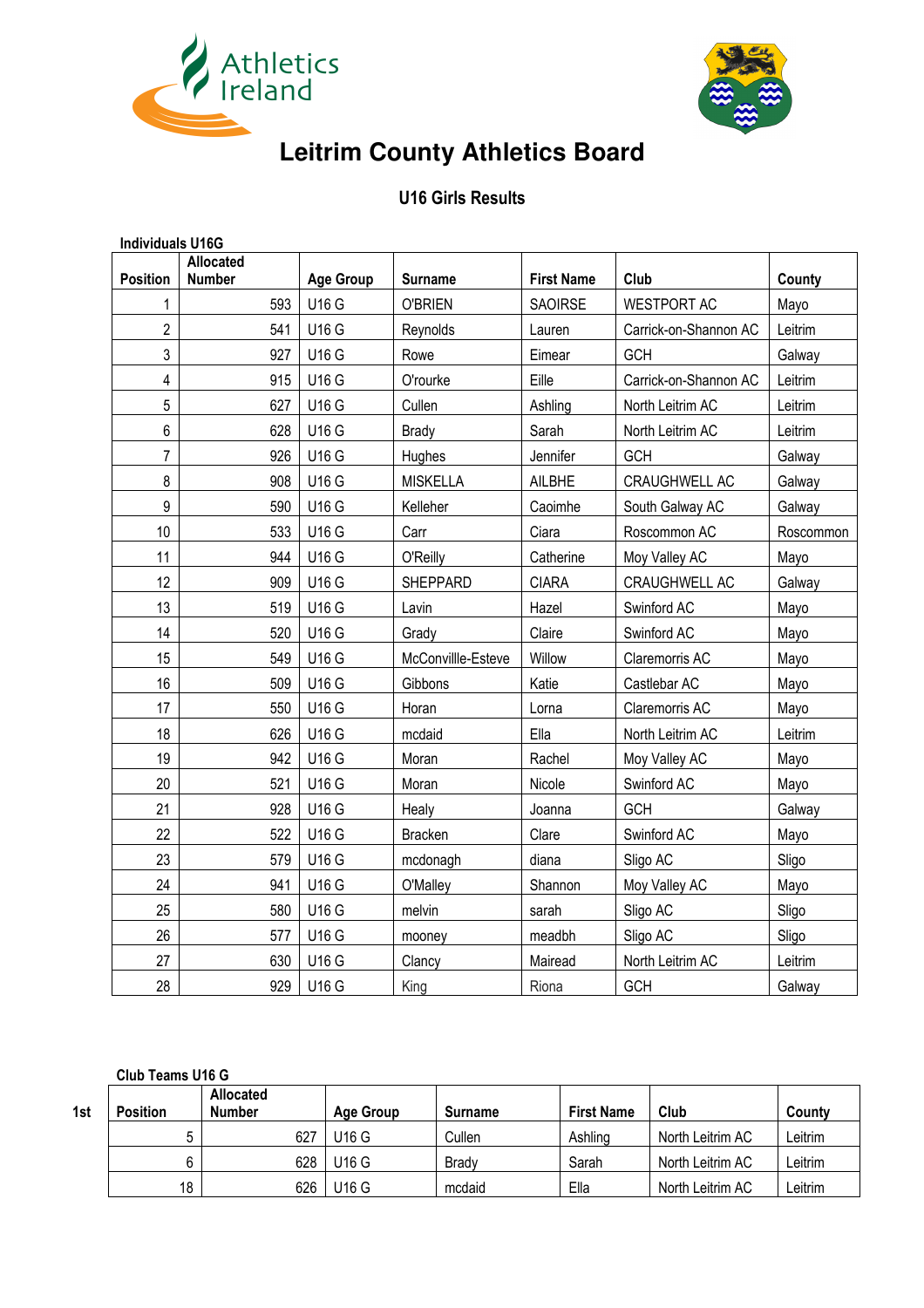



| ~-<br><u>.</u> | 630 | 14C<br>-<br>∼ | Clancy | Mairead | C<br>ı AC<br>eitrim<br>Norti. | . .<br>Leitrim |
|----------------|-----|---------------|--------|---------|-------------------------------|----------------|
| 56             |     |               |        |         |                               |                |

| 2 <sub>nd</sub> | <b>Position</b> | Allocated<br><b>Number</b> | <b>Age Group</b> | <b>Surname</b> | <b>First Name</b> | Club       | County |
|-----------------|-----------------|----------------------------|------------------|----------------|-------------------|------------|--------|
|                 | ົ               | 927                        | U16 G            | Rowe           | Eimear            | <b>GCH</b> | Galway |
|                 |                 | 926                        | <b>U16 G</b>     | Hughes         | Jennifer          | <b>GCH</b> | Galway |
|                 | 21              | 928                        | U16 G            | Healy          | Joanna            | <b>GCH</b> | Galway |
|                 | 28              | 929                        | U16 G            | King           | Riona             | <b>GCH</b> | Galway |
|                 | 59              |                            |                  |                |                   |            |        |

**3rd Position**

| <b>Position</b> | Allocated<br><b>Number</b> | Age Group | <b>Surname</b> | <b>First Name</b> | Club        | County |
|-----------------|----------------------------|-----------|----------------|-------------------|-------------|--------|
| 13              | 519                        | U16 G     | Lavin          | Hazel             | Swinford AC | Mayo   |
| 14              | 520                        | U16 G     | Grady          | Claire            | Swinford AC | Mayo   |
| 20              | 521                        | U16 G     | Moran          | Nicole            | Swinford AC | Mayo   |
| 22              | 522                        | U16 G     | <b>Bracken</b> | Clare             | Swinford AC | Mayo   |

**County U16 G**

| 1st | <b>Position</b> | <b>Allocated</b><br><b>Number</b> | <b>Age Group</b> | <b>Surname</b>  | <b>First Name</b> | Club            | County |
|-----|-----------------|-----------------------------------|------------------|-----------------|-------------------|-----------------|--------|
|     | s               | 927                               | U16 G            | Rowe            | Eimear            | <b>GCH</b>      | Galway |
|     |                 | 926                               | U16 G            | Hughes          | <b>Jennifer</b>   | <b>GCH</b>      | Galway |
|     | 8               | 908                               | U16 G            | <b>MISKELLA</b> | AILBHE            | CRAUGHWELL AC   | Galway |
|     | 9               | 590                               | U16 G            | Kelleher        | Caoimhe           | South Galway AC | Galway |
|     | 12              | 909                               | <b>U16 G</b>     | <b>SHEPPARD</b> | <b>CIARA</b>      | CRAUGHWELL AC   | Galway |
|     | 21              | 928                               | U16 G            | Healy           | Joanna            | <b>GCH</b>      | Galway |
|     | 28              | 929                               | U16 G            | King            | Riona             | <b>GCH</b>      | Galway |
|     | 60              |                                   |                  |                 |                   |                 |        |

**2nd Position**

| <b>Position</b> | <b>Allocated</b><br><b>Number</b> | <b>Age Group</b> | Surname  | <b>First Name</b> | Club                  | County  |
|-----------------|-----------------------------------|------------------|----------|-------------------|-----------------------|---------|
|                 | 541                               | U16 G            | Reynolds | Lauren            | Carrick-on-Shannon AC | Leitrim |
| 4               | 915                               | U16 G            | O'rourke | Eille             | Carrick-on-Shannon AC | Leitrim |
| 5               | 627                               | U16 G            | Cullen   | Ashling           | North Leitrim AC      | Leitrim |
| 6               | 628                               | U16 G            | Brady    | Sarah             | North Leitrim AC      | Leitrim |
| 18              | 626                               | U16 G            | mcdaid   | Ella              | North Leitrim AC      | Leitrim |
| 27              | 630                               | U16 G            | Clancy   | Mairead           | North Leitrim AC      | Leitrim |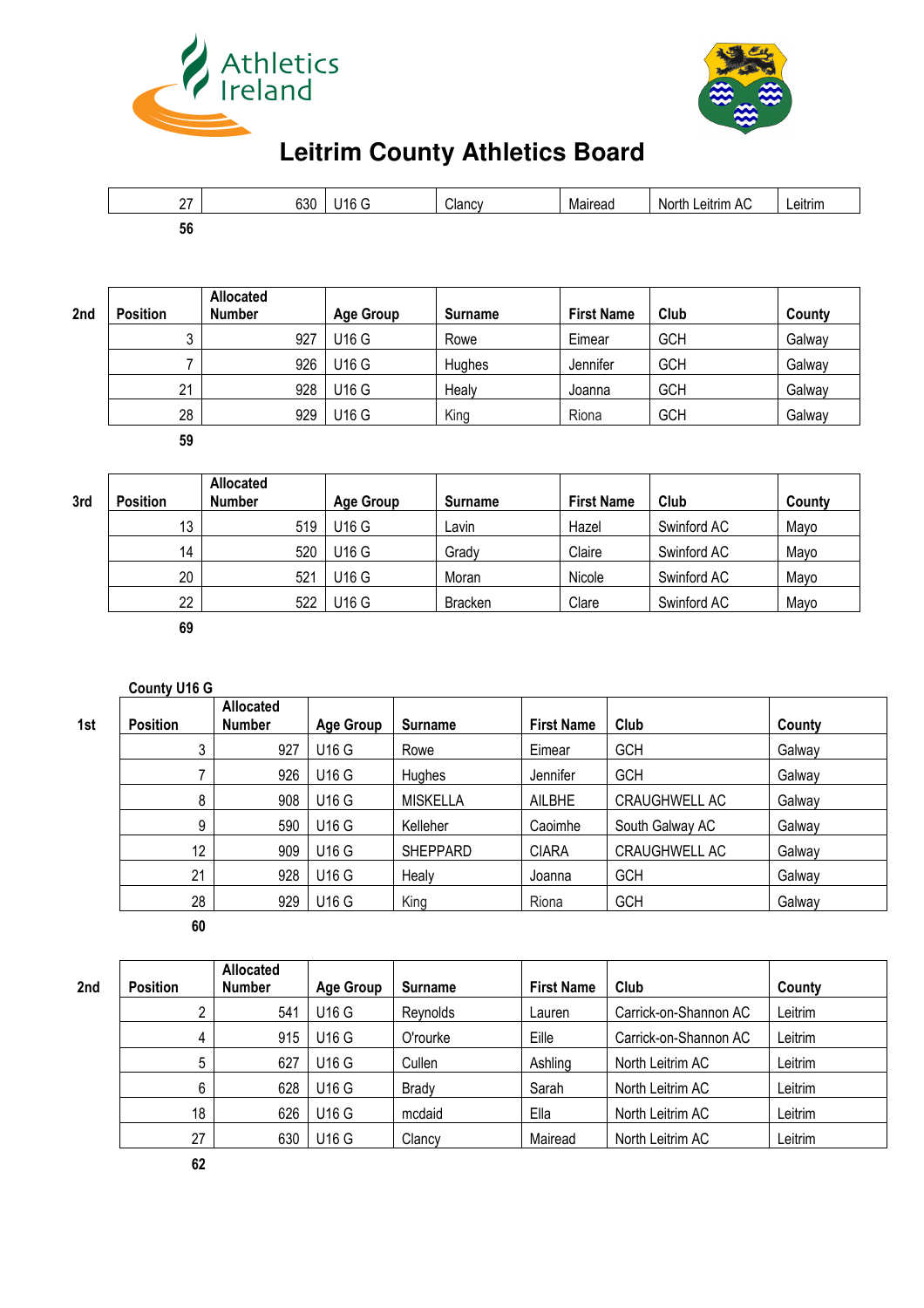



| 3rd | <b>Position</b> | Allocated<br><b>Number</b> | <b>Age Group</b> | <b>Surname</b>     | <b>First Name</b> | Club               | County |
|-----|-----------------|----------------------------|------------------|--------------------|-------------------|--------------------|--------|
|     |                 | 593                        | <b>U16 G</b>     | O'BRIEN            | <b>SAOIRSE</b>    | <b>WESTPORT AC</b> | Mayo   |
|     | 11              | 944                        | <b>U16 G</b>     | O'Reilly           | Catherine         | Moy Valley AC      | Mayo   |
|     | 13              | 519                        | <b>U16 G</b>     | Lavin              | Hazel             | Swinford AC        | Mayo   |
|     | 14              | 520                        | <b>U16 G</b>     | Grady              | Claire            | Swinford AC        | Mayo   |
|     | 15              | 549                        | <b>U16 G</b>     | McConvillle-Esteve | Willow            | Claremorris AC     | Mayo   |
|     | 16              | 509                        | <b>U16 G</b>     | Gibbons            | Katie             | Castlebar AC       | Mayo   |
|     | 17              | 550                        | <b>U16 G</b>     | Horan              | Lorna             | Claremorris AC     | Mayo   |
|     | 19              | 942                        | <b>U16 G</b>     | Moran              | Rachel            | Moy Valley AC      | Mayo   |
|     | 20              | 521                        | <b>U16 G</b>     | Moran              | Nicole            | Swinford AC        | Mayo   |
|     | 22              | 522                        | <b>U16 G</b>     | <b>Bracken</b>     | Clare             | Swinford AC        | Mayo   |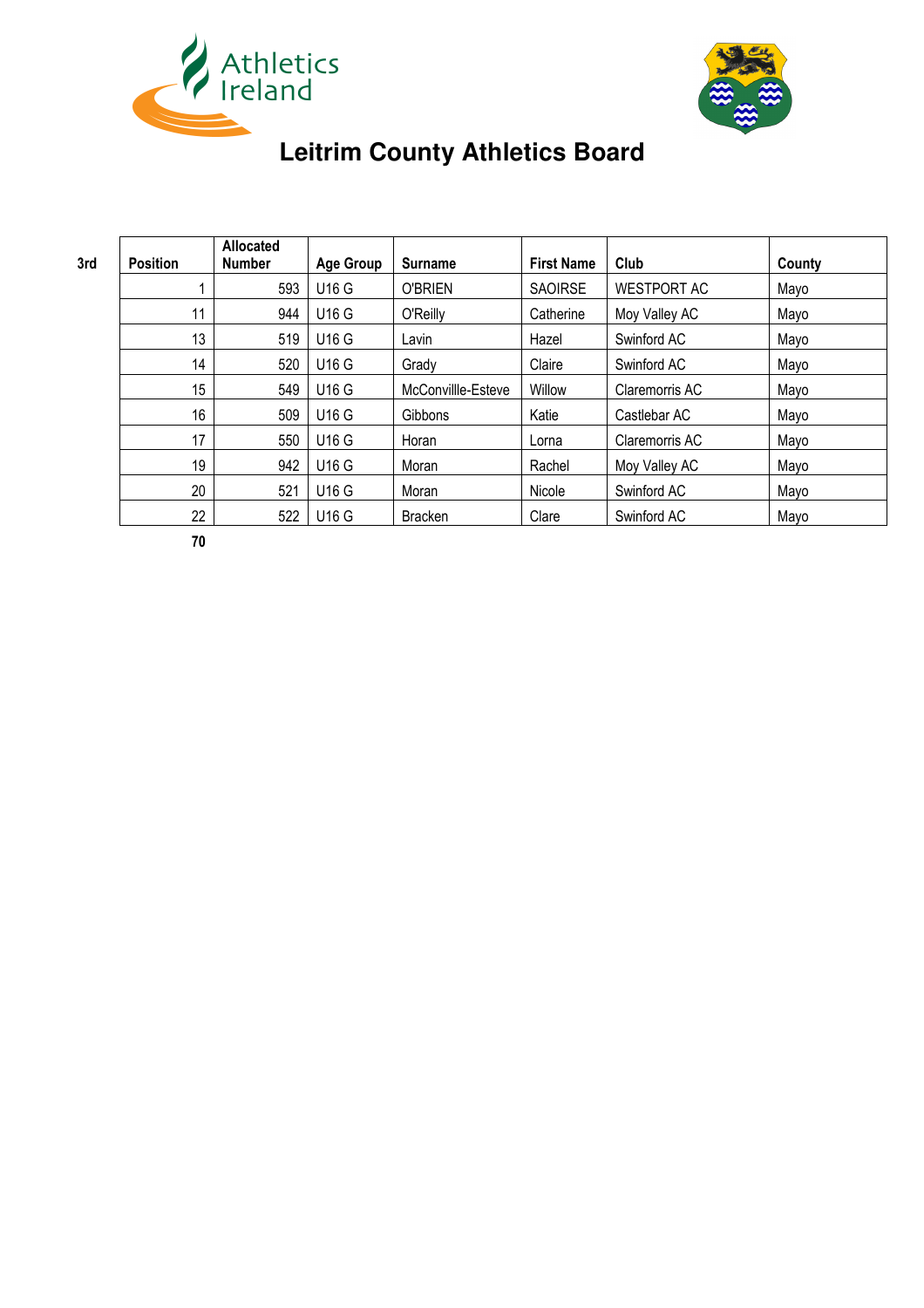



### **U16 Boys Results**

| <b>Individuals U16B</b> |                                   |                  |                   |                   |                    |          |
|-------------------------|-----------------------------------|------------------|-------------------|-------------------|--------------------|----------|
| <b>Position</b>         | <b>Allocated</b><br><b>Number</b> | <b>Age Group</b> | <b>Surname</b>    | <b>First Name</b> | Club               | County   |
| 1                       | 743                               | <b>U16 B</b>     | Mc Phillips       | Cian              | Longford AC        | Longford |
| $\overline{2}$          | 697                               | U16 B            | morgan            | michael           | Sligo AC           | Sligo    |
| 3                       | 896                               | <b>U16 B</b>     | <b>COTTER</b>     | <b>SEAN</b>       | CRAUGHWELL AC      | Galway   |
|                         |                                   |                  |                   |                   |                    |          |
| 4                       | 724                               | <b>U16 B</b>     | <b>LLOYD</b>      | <b>ETHAN</b>      | <b>WESTPORT AC</b> | mayo     |
| 5                       | 951                               | <b>U16 B</b>     | Murphy            | Barry             | GCH                | Galway   |
| 6                       | 953                               | U16 B            | Jennings          | Eoghan            | GCH                | Galway   |
| 7                       | 955                               | U16 B            | Garcia Lara       | Alvaro            | <b>GCH</b>         | Galway   |
| 8                       | 729                               | <b>U16 B</b>     | <b>MCALLISTER</b> | <b>ROSSA</b>      | <b>WESTPORT AC</b> | mayo     |
| 9                       | 650                               | <b>U16 B</b>     | Staunton          | Tadhg             | Swinford AC        | mayo     |
| 10                      | 954                               | U16 B            | Jordan            | Cillian           | GCH                | Galway   |
| 11                      | 677                               | U16 B            | <b>Brennan</b>    | Aaron             | Corran AC          | Sligo    |
| 12                      | 731                               | <b>U16 B</b>     | <b>MCNAMARA</b>   | CON               | <b>WESTPORT AC</b> | mayo     |
| 13                      | 725                               | <b>U16 B</b>     | <b>RYALL</b>      | <b>OISIN</b>      | <b>WESTPORT AC</b> | mayo     |
| 14                      | 726                               | U16 B            | <b>O'DONNELL</b>  | <b>RONAN</b>      | <b>WESTPORT AC</b> | mayo     |
| 15                      | 675                               | <b>U16 B</b>     | Clavin            | Barry             | Corran AC          | Sligo    |
| 16                      | 899                               | <b>U16 B</b>     | <b>MOORHEAD</b>   | <b>KYLE</b>       | CRAUGHWELL AC      | Galway   |
| 17                      | 678                               | <b>U16 B</b>     | Johnston          | Luke              | Ballina AC         | Mayo     |
| 18                      | 727                               | <b>U16 B</b>     | <b>GRADY</b>      | <b>JOE</b>        | <b>WESTPORT AC</b> | mayo     |
| 19                      | 972                               | <b>U16 B</b>     | Williams          | James             | Moy Valley AC      | Mayo     |
| 20                      | 897                               | U16 B            | LEEN              | <b>LIAM</b>       | CRAUGHWELL AC      | Galway   |
| 21                      | 651                               | U16 B            | Moran             | Shane             | Swinford AC        | mayo     |
| 22                      | 653                               | <b>U16 B</b>     | McHale            | Cian              | Swinford AC        | mayo     |
| 23                      | 916                               | <b>U16 B</b>     | Kennedy           | Cathal            | Claremorris AC     | Mayo     |
| 24                      | 728                               | <b>U16 B</b>     | LALLY             | <b>JOSHUA</b>     | <b>WESTPORT AC</b> | mayo     |
| 25                      | 698                               | U16 B            | kavanagh          | ciaran            | Sligo AC           | Sligo    |
| 26                      | 652                               | U16 B            | Kelly             | Naoise            | Swinford AC        | mayo     |
| 27                      | 695                               | U16 B            | carty             | eoin              | Sligo AC           | Sligo    |
| 28                      | 696                               | U16 B            | mcdermott         | sam               | Sligo AC           | Sligo    |
| 29                      | 733                               | U16 B            | <b>MCCARNEY</b>   | ODHRAN            | <b>WESTPORT AC</b> | mayo     |
| 30                      | 776                               | U16 B            | Giblin            | Diarmuid          | North Leitrim AC   | Leitrim  |
| 31                      | 640                               | U16 B            | Tuohy             | Bob               | Castlebar AC       | Mayo     |
| 32                      | 775                               | U16 B            | Mitchell          | darragh           | North Leitrim AC   | Leitrim  |
| 33                      | 778                               | U16 B            | Rutkowska         | Kristoff          | North Leitrim AC   | Leitrim  |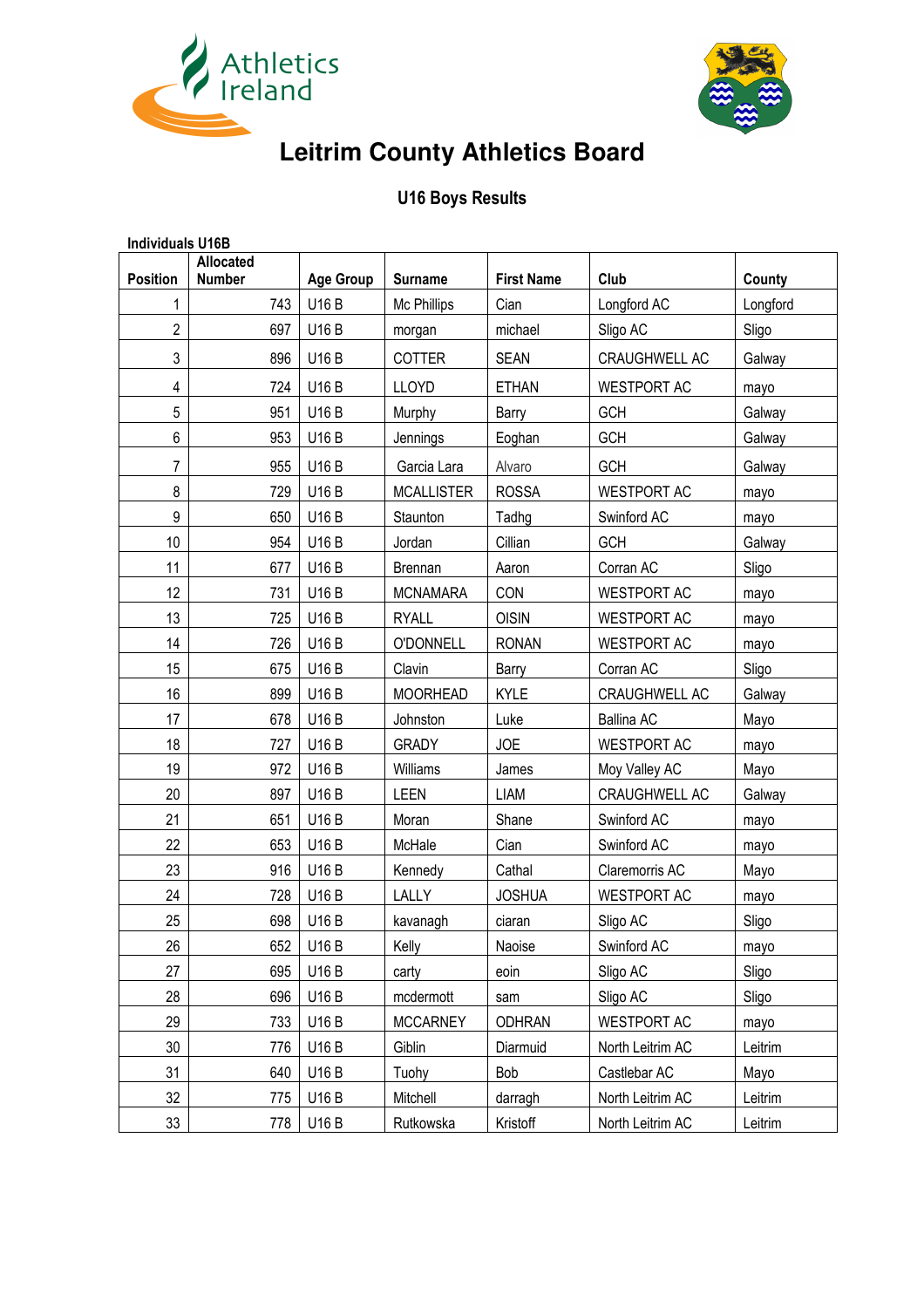



**Club Teams U16B 1st Position Allocated Number Age Group Surname First Name Club County** 5 | 951 | U16 B | Murphy | Barry | GCH | Galway 6 953 U16 B Jennings Eoghan GCH Galway 7 955 U16 B Garcia Lara Alvaro GCH Galway 10 | 954 | U16 B | Jordan | Cillian | GCH | Galway **28**

**2nd Position**

| <b>Position</b> | <b>Allocated</b><br><b>Number</b> | Age<br>Group | <b>Surname</b>    | <b>First Name</b> | Club               | County |
|-----------------|-----------------------------------|--------------|-------------------|-------------------|--------------------|--------|
| 4               | 724                               | <b>U16B</b>  | <b>LLOYD</b>      | <b>ETHAN</b>      | <b>WESTPORT AC</b> | mayo   |
| 8               | 729                               | U16 B        | <b>MCALLISTER</b> | <b>ROSSA</b>      | <b>WESTPORT AC</b> | mayo   |
| 12              | 731                               | U16 B        | <b>MCNAMARA</b>   | <b>CON</b>        | <b>WESTPORT AC</b> | mayo   |
| 13              | 725                               | U16 B        | RYALL             | <b>OISIN</b>      | <b>WESTPORT AC</b> | mayo   |
| 14              | 726                               | U16 B        | <b>O'DONNELL</b>  | <b>RONAN</b>      | <b>WESTPORT AC</b> | mayo   |
| 18              | 727                               | U16 B        | <b>GRADY</b>      | <b>JOE</b>        | <b>WESTPORT AC</b> | mayo   |
| 37              |                                   |              |                   |                   |                    |        |

**3rd Position**

| <b>Position</b> | <b>Allocated</b><br><b>Number</b> | Age<br>Group | Surname  | <b>First Name</b> | Club        | County |
|-----------------|-----------------------------------|--------------|----------|-------------------|-------------|--------|
| 9               | 650                               | U16 B        | Staunton | Tadhg             | Swinford AC | mayo   |
| 21              | 651                               | <b>U16 B</b> | Moran    | Shane             | Swinford AC | mayo   |
| 22              | 653                               | U16 B        | McHale   | Cian              | Swinford AC | mayo   |
| 26              | 652                               | U16 B        | Kelly    | Naoise            | Swinford AC | mayo   |
| 78              |                                   |              |          |                   |             |        |

#### **County U16 B**

**1st Position**

| <b>Position</b> | Allocated<br><b>Number</b> | Age<br>Group | <b>Surname</b>  | <b>First Name</b> | Club                 | County |
|-----------------|----------------------------|--------------|-----------------|-------------------|----------------------|--------|
| 3               | 896                        | U16 B        | <b>COTTER</b>   | <b>SEAN</b>       | <b>CRAUGHWELL AC</b> | Galway |
| 5               | 951                        | <b>U16 B</b> | Murphy          | Barry             | GCH                  | Galway |
| 6               | 953                        | U16 B        | Jennings        | Eoghan            | <b>GCH</b>           | Galway |
| 7               | 955                        | U16 B        | Garcia Lara     | Alvaro            | <b>GCH</b>           | Galway |
| 10              | 954                        | U16 B        | Jordan          | Cillian           | <b>GCH</b>           | Galway |
| 16              | 899                        | U16 B        | <b>MOORHEAD</b> | <b>KYLE</b>       | <b>CRAUGHWELL AC</b> | Galway |
| 20              | 897                        | U16 B        | LEEN            | <b>LIAM</b>       | CRAUGHWELL AC        | Galway |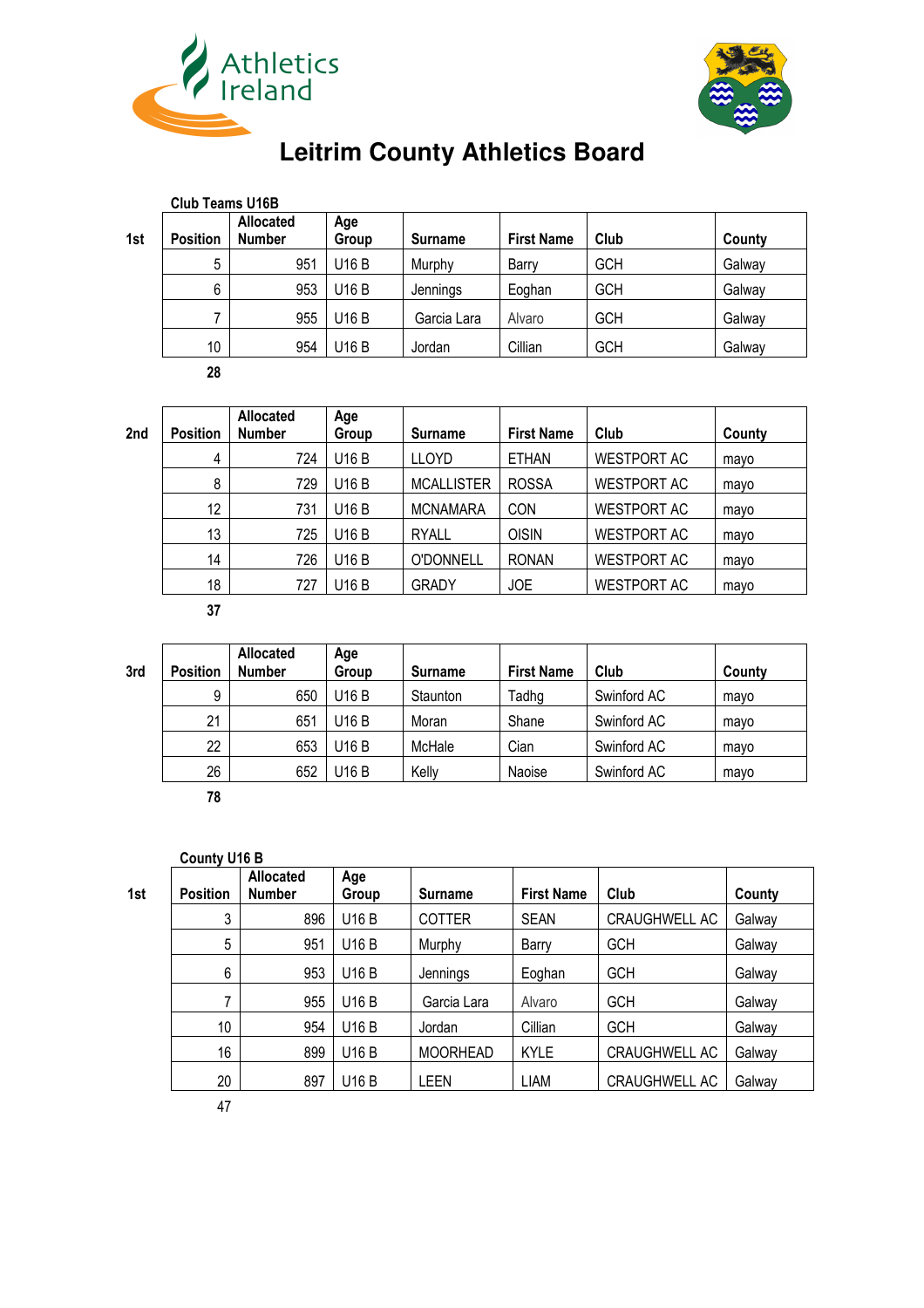



| 2nd | <b>Position</b> | Allocated<br><b>Number</b> | Age<br>Group | <b>Surname</b>    | <b>First Name</b> | Club               | County |
|-----|-----------------|----------------------------|--------------|-------------------|-------------------|--------------------|--------|
|     | 4               | 724                        | <b>U16 B</b> | <b>LLOYD</b>      | <b>ETHAN</b>      | <b>WESTPORT AC</b> | mayo   |
|     | 8               | 729                        | <b>U16 B</b> | <b>MCALLISTER</b> | <b>ROSSA</b>      | <b>WESTPORT AC</b> | mayo   |
|     | 9               | 650                        | <b>U16 B</b> | Staunton          | Tadhg             | Swinford AC        | mayo   |
|     | 12              | 731                        | <b>U16 B</b> | <b>MCNAMARA</b>   | <b>CON</b>        | <b>WESTPORT AC</b> | mayo   |
|     | 13              | 725                        | <b>U16 B</b> | <b>RYALL</b>      | <b>OISIN</b>      | <b>WESTPORT AC</b> | mayo   |
|     | 14              | 726                        | <b>U16 B</b> | <b>O'DONNELL</b>  | <b>RONAN</b>      | <b>WESTPORT AC</b> | mayo   |
|     | 17              | 678                        | <b>U16 B</b> | Johnston          | Luke              | Ballina AC         | Mayo   |
|     | 18              | 727                        | <b>U16 B</b> | <b>GRADY</b>      | <b>JOE</b>        | <b>WESTPORT AC</b> | mayo   |
|     | 19              | 972                        | <b>U16 B</b> | Williams          | James             | Moy Valley AC      | Mayo   |
|     | 21              | 651                        | <b>U16 B</b> | Moran             | Shane             | Swinford AC        | mayo   |
|     | 60              |                            |              |                   |                   |                    |        |

| ٦<br>×<br>I<br>×<br>۰. | v<br>. . |
|------------------------|----------|

| <b>Position</b> | <b>Allocated</b><br><b>Number</b> | Age<br>Group | <b>Surname</b> | <b>First Name</b> | Club      | County |
|-----------------|-----------------------------------|--------------|----------------|-------------------|-----------|--------|
| $\overline{2}$  | 697                               | <b>U16 B</b> | morgan         | michael           | Sligo AC  | Sligo  |
| 11              | 677                               | U16 B        | Brennan        | Aaron             | Corran AC | Sligo  |
| 15              | 675                               | <b>U16 B</b> | Clavin         | Barry             | Corran AC | Sligo  |
| 25              | 698                               | U16 B        | kavanagh       | ciaran            | Sligo AC  | Sligo  |
| 27              | 695                               | U16 B        | carty          | eoin              | Sligo AC  | Sligo  |
| 28              | 696                               | U16 B        | mcdermott      | sam               | Sligo AC  | Sligo  |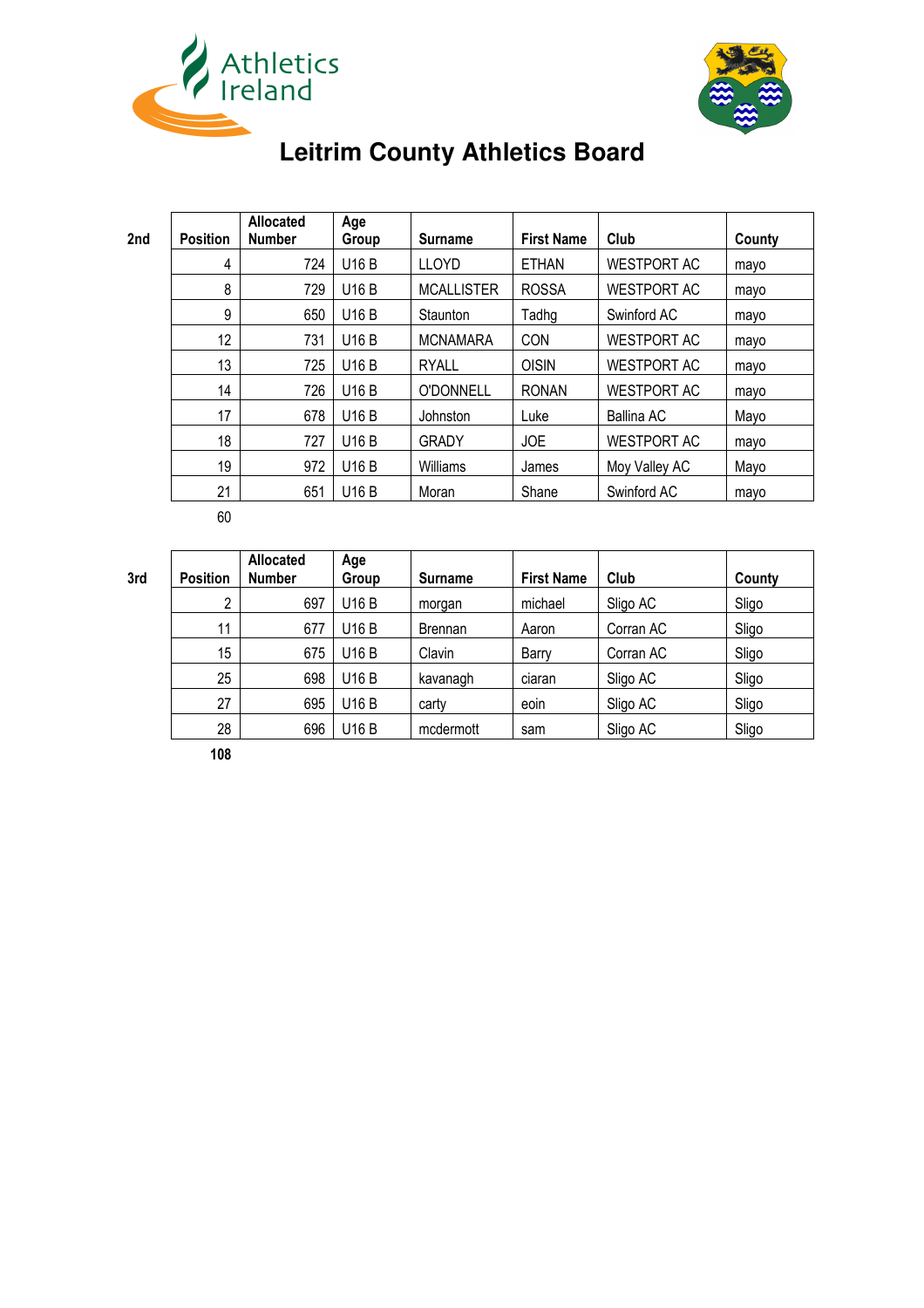



#### **U18 Girls Results**

| <b>Individuals U18 G</b>    |                         |                                   |                 |                 |              |                       |           |
|-----------------------------|-------------------------|-----------------------------------|-----------------|-----------------|--------------|-----------------------|-----------|
| Category<br><b>Position</b> | <b>Position</b><br>Race | <b>Allocated</b><br><b>Number</b> | <b>Division</b> | <b>Surname</b>  | name         | Club                  | County    |
| 1                           | $\overline{2}$          | 523                               | U18 G           | Gallagher       | Maeve        | Swinford AC           | Mayo      |
| $\overline{2}$              | 8                       | 534                               | U18 G           | Dervan          | Maeve        | Roscommon AC          | Roscommon |
| 3                           | 12                      | 560                               | <b>U18 G</b>    | gilhooley       | sarah        | Athenry AC            | Galway    |
| 4                           | 15                      | 583                               | <b>U18 G</b>    | morgan          | ailbhe       | Sligo AC              | Sligo     |
| 5                           | 18                      | 510                               | <b>U18 G</b>    | Tuohy           | Lucy         | Castlebar AC          | Mayo      |
| 6                           | 21                      | 542                               | U18 G           | Corcoran        | Anna         | Carrick-on-Shannon AC | Leitrim   |
| 7                           | 24                      | 582                               | <b>U18 G</b>    | joyce           | eimear       | Sligo AC              | Sligo     |
| 8                           | 29                      | 524                               | <b>U18 G</b>    | McCann          | Niamh        | Swinford AC           | Mayo      |
| 9                           | 31                      | 581                               | <b>U18 G</b>    | carty           | tara         | Sligo AC              | Sligo     |
| 10                          | 33                      | 535                               | <b>U18 G</b>    | Farnan          | Keela        | Roscommon AC          | Roscommon |
| 11                          | 34                      | 584                               | U18 G           | delahunt        | eva          | Sligo AC              | Sligo     |
| 12                          | 40                      | 930                               | <b>U18G</b>     | Murphy          | Ailbhe       | <b>GCH</b>            | Galway    |
| 13                          | 41                      | 594                               | <b>U18 G</b>    | <b>STAUNTON</b> | <b>SARAH</b> | <b>WESTPORT AC</b>    | Mayo      |
| 14                          | 49                      | 631                               | <b>U18 G</b>    | McNair          | Lucy         | North Leitrim AC      | Leitrim   |

#### **Club Teams U18 G**

| 1st | Category<br><b>Position</b> | <b>Position</b><br>Race | <b>Allocated</b><br><b>Number</b> | <b>Division</b> | <b>Surname</b> | name   | Club     | County |
|-----|-----------------------------|-------------------------|-----------------------------------|-----------------|----------------|--------|----------|--------|
|     |                             | 15                      | 583                               | U18 G           | morgan         | ailbhe | Sligo AC | Sligo  |
|     |                             | 24                      | 582                               | U18 G           | joyce          | eimear | Sligo AC | Sligo  |
|     |                             | 31                      | 581                               | U18 G           | carty          | tara   | Sligo AC | Sligo  |
|     | 11                          | 34                      | 584                               | U18 G           | delahunt       | eva    | Sligo AC | Sligo  |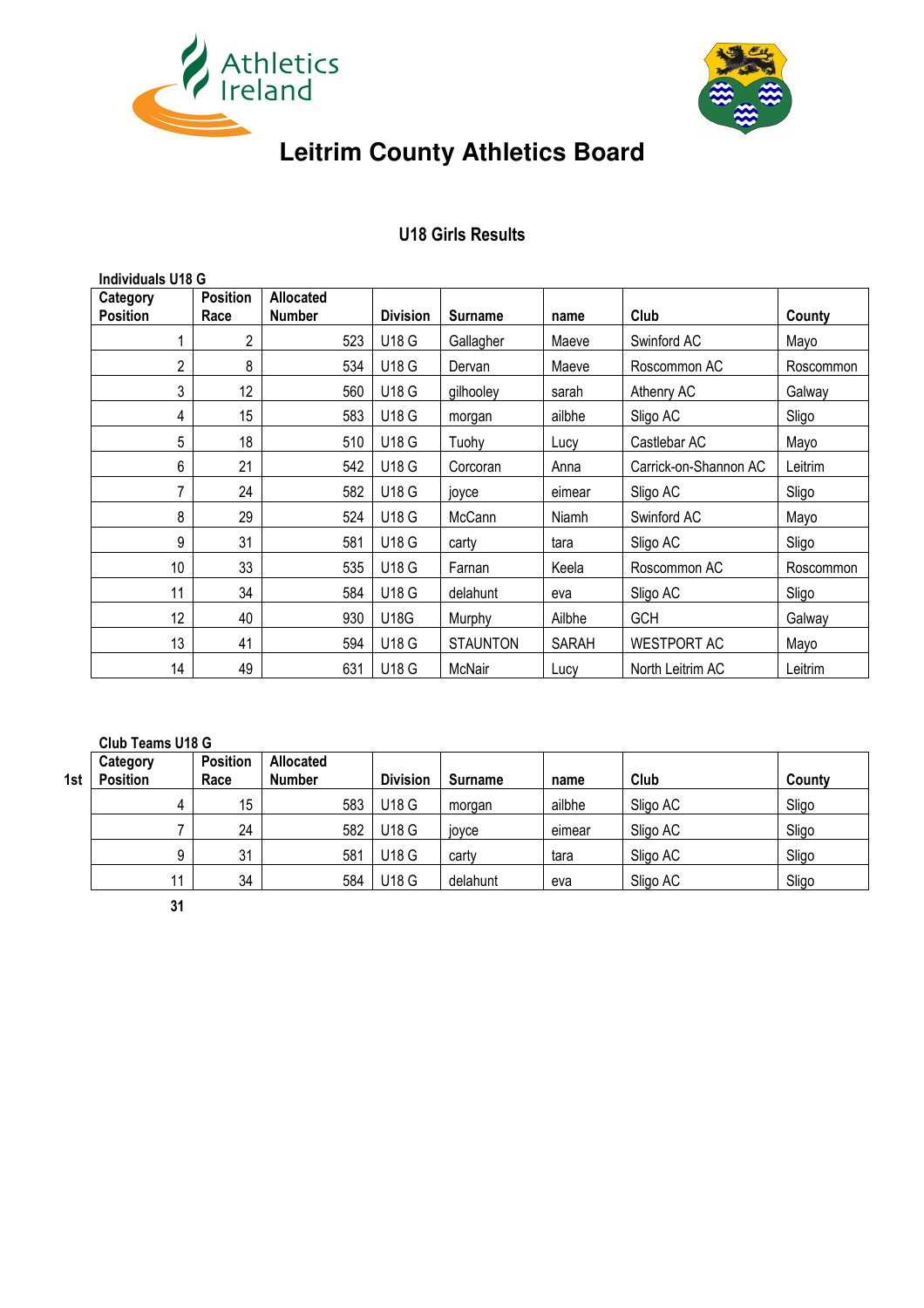



#### **Junior Ladies Results**

| Category<br><b>Position</b> | <b>Position</b><br>Race | <b>Allocated</b><br><b>Number</b> | <b>Division</b> | <b>Name</b>                        | Club               | County   |
|-----------------------------|-------------------------|-----------------------------------|-----------------|------------------------------------|--------------------|----------|
|                             | 3                       | 821                               | Junior          | <b>SORCHA</b><br><b>MCALLISTER</b> | <b>WESTPORT AC</b> | Mayo     |
| 2                           | 9                       | 819                               | Junior          | Aoife King                         | <b>GCH</b>         | Galway   |
| 3                           | 14                      | 822                               | Junior          | Aoife O'Brien                      | WESTPORT AC        | Mayo     |
| 4                           | 28                      | 569                               | Junior          | Egan                               | Aoife              | Sligo AC |
| 5                           | 37                      | 911                               | Junior          | Dearbhaile Walshe                  | Craughwelll AC     | Galway   |
| 6                           | 44                      | 801                               | Junior          | riona connor                       | Sligo AC           | Sligo    |
|                             | 47                      | 800                               | Junior          | kate carty                         | Sligo AC           | Sligo    |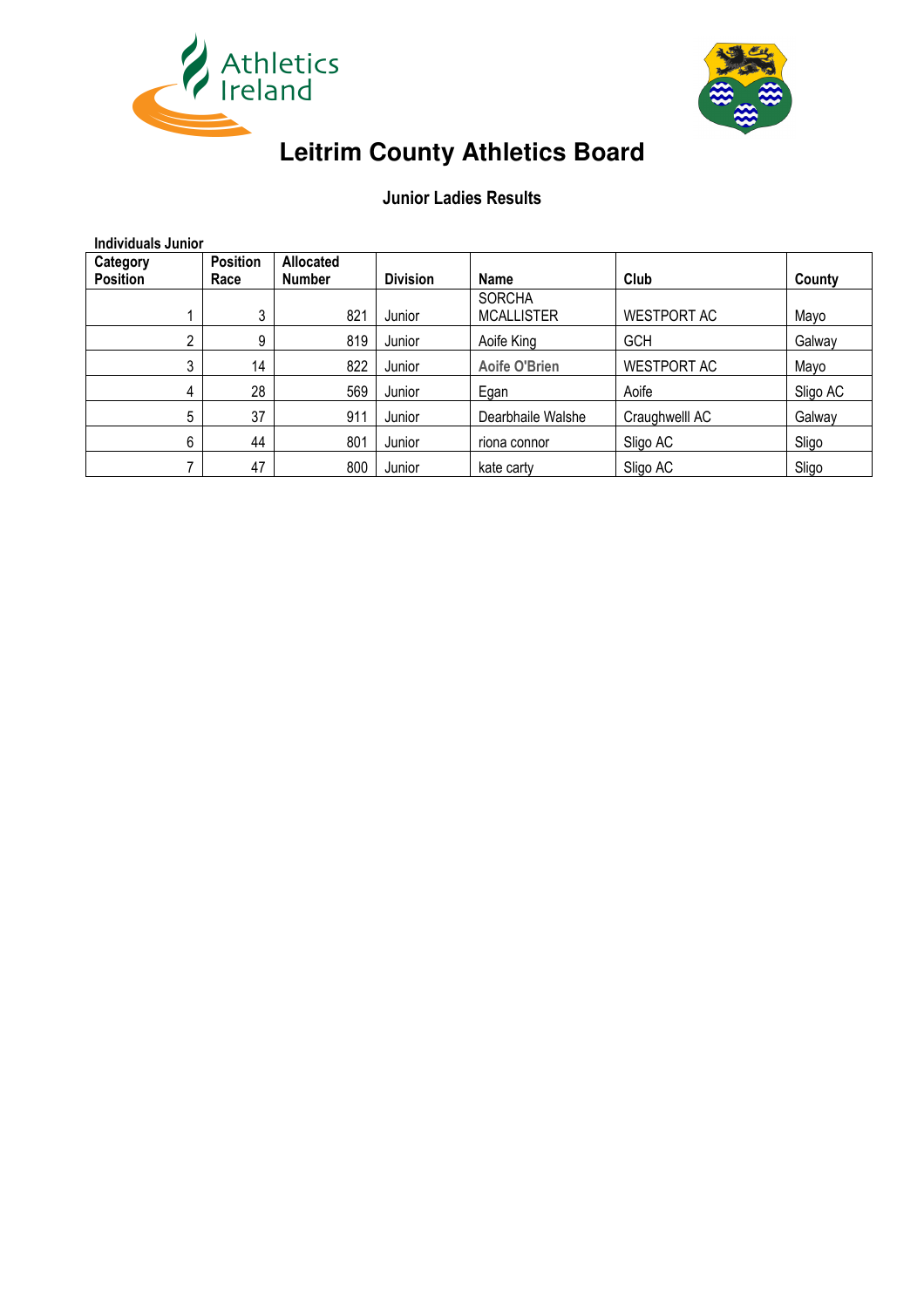



#### **Senior Ladies Results**

| <b>Individuals Seniors</b>  |                         |                                   |                 |                      |                                            |          |
|-----------------------------|-------------------------|-----------------------------------|-----------------|----------------------|--------------------------------------------|----------|
| Category<br><b>Position</b> | <b>Position</b><br>Race | <b>Allocated</b><br><b>Number</b> | <b>Division</b> | <b>Name</b>          | Club                                       | County   |
| 1                           | 1                       | 823                               | Senior          | Adrianna Melia       | Longford AC                                | Longford |
| $\overline{2}$              | $\overline{4}$          | 798                               | Master          | Michelle Lannon      | Carrick-on-Shannon AC                      | Leitrim  |
| 3                           | 5                       | 827                               | Master          | Aisling Van Rensburg | North Sligo AC                             | Sligo    |
| 4                           | 6                       | 824                               | Senior          | Sarah healy          | North Sligo AC                             | Sligo    |
| 5                           | $\overline{7}$          | 808                               | Master          | mari johnston        | Sligo AC                                   | Sligo    |
| 6                           | 10                      | 792                               | Senior          | Aoife Mulroy         | Swinford AC                                | Mayo     |
| 7                           | 11                      | 816                               | Novice          | aishling keane       | Athenry AC                                 | Galway   |
| 8                           | 13                      | 830                               | Master          | Una McCool           | North Sligo AC                             | Sligo    |
| 9                           | 16                      | 782                               | Novice          | Patricia McKeon      | Swinford AC                                | Mayo     |
| 10                          | 17                      | 828                               | Master          | Marita McMorrow      | North Sligo AC                             | Sligo    |
| 11                          | 19                      | 813                               | Master          | Colette Tuohy        | Mayo AC                                    | Mayo     |
| 12                          | 20                      | 826                               | Master          | Mary Gilmartin       | North Sligo AC                             | Sligo    |
| 13                          | 22                      | 803                               | Senior          | dawn rainbolt        | Sligo AC                                   | Sligo    |
| 14                          | 23                      | 815                               | Novice          | shannon lee          | Athenry AC                                 | Galway   |
| 15                          | 25                      | 829                               | Master          | Patricia Lee         | North Sligo AC                             | Sligo    |
| 16                          | 26                      | 797                               | Novice          | Suzanne O'Beirne     | Carrick-on-Shannon AC                      | Leitrim  |
| 17                          | 27                      | 805                               | Master          | lucy brennan         | Sligo AC                                   | Sligo    |
| 18                          | 30                      | 794                               | Senior          | Patricia Brennan     | Swinford AC                                | Mayo     |
| 19                          | 32                      | 807                               | Master          | cindy mc carthy      | Sligo AC                                   | Sligo    |
| 20                          | 35                      | 804                               | Senior          | sarah jayne boyce    | Sligo AC                                   | Sligo    |
| 21                          | 36                      | 795                               | Master          | Amanda Hynes         | Swinford AC                                | Mayo     |
| 22                          | 38                      | 783                               | Novice          | <b>Tina Phillips</b> | Swinford AC                                | Mayo     |
| 23                          | 39                      | 825                               | Senior          | Fiona Langan         | Unattached (pending<br>transfer from NLAC) | Sligo    |
| 24                          | 42                      | 785                               | Novice          | Susan Cooke          | Swinford AC                                | Mayo     |
| 25                          | 43                      | 832                               | Senior          | Claudia Matsumoto    | Castlegar AC                               | Galway   |
| 26                          | 45                      | 809                               | Master          | ruth walsh           | Sligo AC                                   | Sligo    |
| 27                          | 46                      | 786                               | Novice          | Adette Ring          | Swinford AC                                | Mayo     |
| 28                          | 48                      | 811                               | Master          | carmel fallon        | Sligo AC                                   | Sligo    |
| 29                          | 50                      | 784                               | Novice          | Sheila Hughes        | Swinford AC                                | Mayo     |
| $30\,$                      | 51                      | 833                               | Master          | Marie Conneely       | Castlegar AC                               | Galway   |
| 31                          | 52                      | 788                               | Novice          | Mary Lavin           | Swinford AC                                | Sligo    |
| 32                          | 53                      | 791                               | Novice          | Marie McGahon        | Swinford AC                                | Galway   |
| 33                          | 54                      | 806                               | Master          | jill connor          | Sligo AC                                   | Sligo    |
| 34                          | 55                      | 810                               | Master          | mary durcan          | Sligo AC                                   | Sligo    |
| 35                          | 56                      | 789                               | Novice          | Bernadette Moran     | Swinford AC                                | Mayo     |
| 36                          | 57                      | 790                               | Novice          | Loretta Bracken      | Swinford AC                                | Mayo     |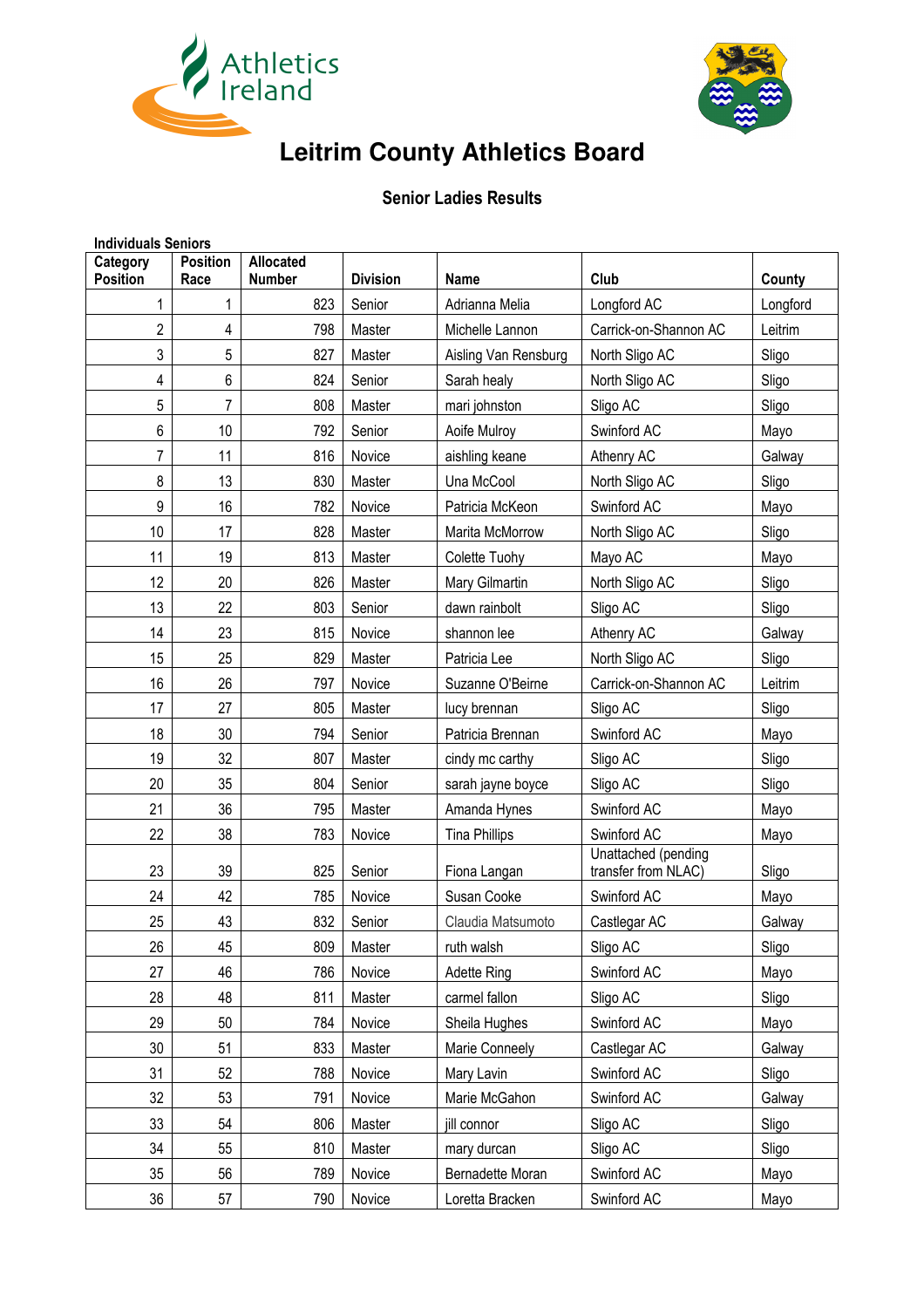



#### **U18 Boys Results**

| <b>Individuals U18 B</b> |                 |                  |                 |                   |                |                    |           |
|--------------------------|-----------------|------------------|-----------------|-------------------|----------------|--------------------|-----------|
| <b>Position</b>          | <b>Position</b> | <b>Allocated</b> |                 |                   |                |                    |           |
| (Category)               | (Race)          | <b>Number</b>    | <b>Division</b> | <b>Surname</b>    | Name           | Club               | County    |
| 1                        | 1               | 973              | <b>U18B</b>     | Kilrehill         | Keelan         | Moy Valley AC      | Mayo      |
| $\overline{2}$           | $\overline{2}$  | 957              | <b>U18B</b>     | Brennan           | Aaron          | GCH                | Galway    |
| 3                        | 4               | 761              | <b>U18B</b>     | Kerins            | Michael        | NORTH SLIGO A.C.   | Sligo     |
| 4                        | 5               | 736              | <b>U18B</b>     | <b>MAHER</b>      | <b>JACK</b>    | <b>WESTPORT AC</b> | Mayo      |
| 5                        | 6               | 902              | <b>U18B</b>     | <b>FITZGERALD</b> | <b>WILLIAM</b> | CRAUGHWELL AC      | Galway    |
| 6                        | $\overline{7}$  | 658              | <b>U18B</b>     | Stephens          | Oisin          | Rosommon AC        | Roscommon |
| $\overline{7}$           | 8               | 737              | <b>U18B</b>     | <b>MCALLISTER</b> | <b>CIAN</b>    | <b>WESTPORT AC</b> | Mayo      |
| 8                        | 9               | 958              | <b>U18B</b>     | Healy             | Michael        | GCH                | Galway    |
| 9                        | 10              | 961              | <b>U18B</b>     | Martyn Doyle      | Gary           | GCH                | Galway    |
| 10                       | 11              | 740              | <b>U18B</b>     | <b>DOHERTY</b>    | <b>SEAN</b>    | <b>WESTPORT AC</b> | Mayo      |
| 11                       | 12              | 739              | <b>U18B</b>     | <b>CHAMBERS</b>   | <b>PATRICK</b> | <b>WESTPORT AC</b> | Mayo      |
| 12                       | 13              | 701              | <b>U18B</b>     | doherty           | leo            | Sligo AC           | Sligo     |
| 13                       | 14              | 738              | <b>U18B</b>     | <b>DOHERTY</b>    | <b>AARON</b>   | <b>WESTPORT AC</b> | Mayo      |
| 14                       | 15              | 974              | <b>U18B</b>     | McLoughlin        | Conor          | Moy Valley AC      | Mayo      |
| 15                       | 18              | 900              | <b>U18B</b>     | <b>NOONAN</b>     | <b>PATRICK</b> | CRAUGHWELL AC      | Galway    |
| 16                       | 19              | 705              | <b>U18B</b>     | connor            | jack           | Sligo AC           | Sligo     |
| 17                       | 20              | 654              | <b>U18B</b>     | McCann            | Liam           | Swinford AC        | Mayo      |
| 18                       | 21              | 901              | <b>U18B</b>     | <b>NOONAN</b>     | <b>SEAN</b>    | CRAUGHWELL AC      | Galway    |
| 19                       | 22              | 706              | <b>U18B</b>     | cawley            | jack           | Sligo AC           | Sligo     |
| 20                       | 23              | 680              | <b>U18B</b>     | lee               | brandon        | Athenry AC         | Galway    |
| 21                       | 24              | 707              | <b>U18B</b>     | kennedy           | ciaran         | Sligo AC           | Sligo     |
| 22                       | 30              | 656              | <b>U18B</b>     | Moran             | Padraig        | Swinford AC        | Mayo      |
| 23                       | 31              | 779              | <b>U18 B</b>    | Bradshaw          | <b>AARON</b>   | North Leitrim AC   | Leitrim   |
| 24                       | 34              | 702              | <b>U18B</b>     | melvin            | conor          | Sligo AC           | Sligo     |
| 25                       | 48              | 655              | <b>U18B</b>     | Leonard           | Eoghan         | Swinford AC        | Mayo      |
| 26                       | 62              | 780              | <b>U18B</b>     | Carolan           | oisin          | North Leitrim AC   | Leitrim   |

#### **Club Teams U18 B**

| 1st | <b>Position</b><br>(Category) | <b>Position</b><br>(Race) | Allocated<br><b>Number</b> | <b>Division</b> | Surname           | <b>Name</b>    | Club               | County |
|-----|-------------------------------|---------------------------|----------------------------|-----------------|-------------------|----------------|--------------------|--------|
|     | 4                             | 5                         | 736                        | U18 B           | <b>MAHER</b>      | <b>JACK</b>    | <b>WESTPORT AC</b> | Mayo   |
|     |                               | 8                         | 737                        | U18 B           | <b>MCALLISTER</b> | <b>CIAN</b>    | <b>WESTPORT AC</b> | Mayo   |
|     | 10                            | 11                        | 740                        | U18 B           | <b>DOHERTY</b>    | <b>SEAN</b>    | <b>WESTPORT AC</b> | Mayo   |
|     | 11                            | 12                        | 739                        | U18 B           | <b>CHAMBERS</b>   | <b>PATRICK</b> | <b>WESTPORT AC</b> | Mayo   |
|     | 13                            | 14                        | 738                        | U18 B           | <b>DOHERTY</b>    | AARON          | <b>WESTPORT AC</b> | Mayo   |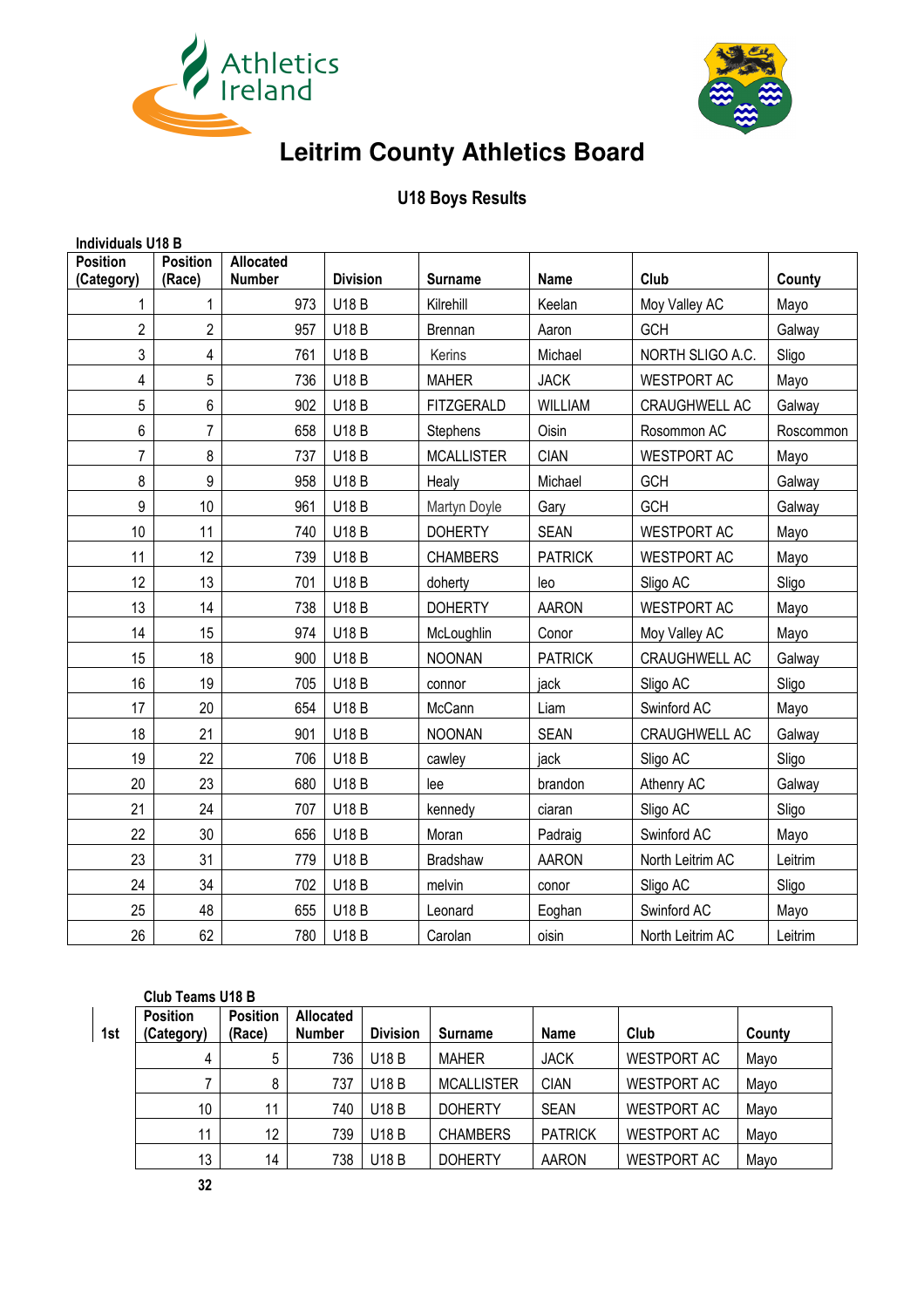



**2nd**

| <b>Position</b><br>(Category) | <b>Position</b><br>(Race) | Allocated<br><b>Number</b> | <b>Division</b> | Surname | <b>Name</b> | Club     | County |
|-------------------------------|---------------------------|----------------------------|-----------------|---------|-------------|----------|--------|
| 12                            | 13                        | 701                        | U18 B           | doherty | leo         | Sligo AC | Sligo  |
| 16                            | 19                        | 705                        | U18 B           | connor  | jack        | Sligo AC | Sligo  |
| 19                            | 22                        | 706                        | U18 B           | cawley  | jack        | Sligo AC | Sligo  |
| 21                            | 24                        | 707                        | U18 B           | kennedy | ciaran      | Sligo AC | Sligo  |
| 24                            | 34                        | 702                        | U18 B           | melvin  | conor       | Sligo AC | Sligo  |
| 68                            |                           |                            |                 |         |             |          |        |

#### **County U18 B**

| 1st | <b>Position</b><br>(Category) | <b>Position</b><br>(Race) | Allocated<br><b>Number</b> | <b>Division</b> | <b>Surname</b>    | <b>Name</b>    | Club               | County |
|-----|-------------------------------|---------------------------|----------------------------|-----------------|-------------------|----------------|--------------------|--------|
|     |                               |                           | 973                        | <b>U18 B</b>    | Kilrehill         | Keelan         | Moy Valley AC      | Mayo   |
|     | 4                             | 5                         | 736                        | <b>U18 B</b>    | <b>MAHER</b>      | <b>JACK</b>    | <b>WESTPORT AC</b> | Mayo   |
|     |                               | 8                         | 737                        | <b>U18 B</b>    | <b>MCALLISTER</b> | <b>CIAN</b>    | <b>WESTPORT AC</b> | Mayo   |
|     | 10                            | 11                        | 740                        | <b>U18 B</b>    | <b>DOHERTY</b>    | <b>SEAN</b>    | <b>WESTPORT AC</b> | Mayo   |
|     | 11                            | 12                        | 739                        | <b>U18 B</b>    | <b>CHAMBERS</b>   | <b>PATRICK</b> | <b>WESTPORT AC</b> | Mayo   |
|     | 13                            | 14                        | 738                        | <b>U18 B</b>    | <b>DOHERTY</b>    | AARON          | <b>WESTPORT AC</b> | Mayo   |
|     | 14                            | 15                        | 974                        | <b>U18 B</b>    | McLoughlin        | Conor          | Moy Valley AC      | Mayo   |
|     | 17                            | 20                        | 654                        | <b>U18 B</b>    | McCann            | Liam           | Swinford AC        | Mayo   |
|     | 22                            | 30                        | 656                        | <b>U18 B</b>    | Moran             | Padraig        | Swinford AC        | Mayo   |
|     | 25                            | 48                        | 655                        | <b>U18 B</b>    | Leonard           | Eoghan         | Swinford AC        | Mayo   |
|     | 46                            |                           |                            |                 |                   |                |                    |        |

| 2nd | <b>Position</b><br>(Category) | <b>Position</b><br>(Race) | <b>Allocated</b><br><b>Number</b> | <b>Division</b> | <b>Surname</b>    | Name           | Club              | County |
|-----|-------------------------------|---------------------------|-----------------------------------|-----------------|-------------------|----------------|-------------------|--------|
|     |                               |                           |                                   |                 |                   |                |                   |        |
|     | 2                             | 2                         | 957                               | <b>U18 B</b>    | <b>Brennan</b>    | Aaron          | <b>GCH</b>        | Galway |
|     |                               |                           |                                   |                 |                   |                | <b>CRAUGHWELL</b> |        |
|     | 5                             | 6                         | 902                               | <b>U18 B</b>    | <b>FITZGERALD</b> | WILLIAM        | АC                | Galway |
|     | 8                             | 9                         | 958                               | <b>U18 B</b>    | Healy             | Michael        | <b>GCH</b>        | Galway |
|     | 9                             | 10                        | 961                               | <b>U18 B</b>    | Martyn Doyle      | Gary           | GCH               | Galway |
|     |                               |                           |                                   |                 |                   |                | CRAUGHWELL        |        |
|     | 15                            | 18                        | 900                               | U18 B           | <b>NOONAN</b>     | <b>PATRICK</b> | АC                | Galway |
|     |                               |                           |                                   |                 |                   |                | CRAUGHWELL        |        |
|     | 18                            | 21                        | 901                               | <b>U18 B</b>    | <b>NOONAN</b>     | <b>SEAN</b>    | АC                | Galway |
|     | 20                            | 23                        | 680                               | <b>U18 B</b>    | lee               | brandon        | Athenry AC        | Galway |

| 3rd | <b>Position</b><br>(Category) | <b>Position</b><br>(Race) | <b>Allocated</b><br><b>Number</b> | <b>Division</b> | <b>Surname</b> | <b>Name</b> | Club                | County |
|-----|-------------------------------|---------------------------|-----------------------------------|-----------------|----------------|-------------|---------------------|--------|
|     |                               | 4                         | 761                               | U18 B           | Kerins         | Michael     | NORTH SLIGO<br>A.C. | Sligo  |
|     | 12                            | 13                        | 701                               | U18 B           | doherty        | leo         | Sligo AC            | Sligo  |
|     | 16                            | 19                        | 705                               | U18 B           | connor         | jack        | Sligo AC            | Sligo  |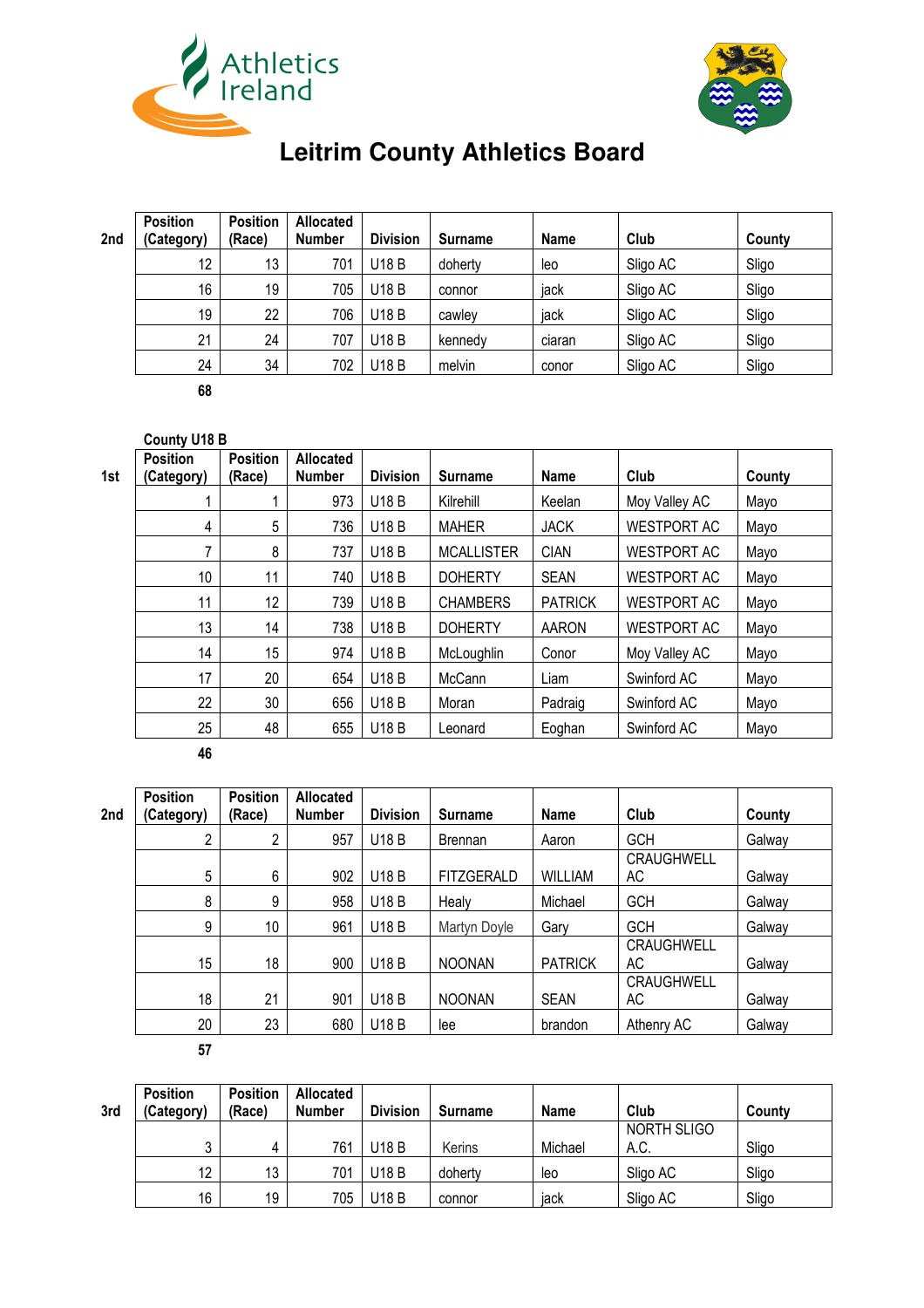



| 19 | າາ<br>ᅩ | 706 | U18 B | cawley  | iack   | Sligo AC | Sligo |
|----|---------|-----|-------|---------|--------|----------|-------|
| 21 | 24      | 707 | J18 B | kennedv | ciaran | Sligo AC | Sligo |
| 24 | 34      | 702 | J18 B | melvin  | conor  | Sligo AC | Sligo |

**95**

#### **Junior Men Results**

**Individuals Junior**

| <b>Position</b><br>(Category) | <b>Position</b><br>(Race) | <b>Allocated</b><br><b>Number</b> | <b>Division</b> | Name           | Club           | County   |
|-------------------------------|---------------------------|-----------------------------------|-----------------|----------------|----------------|----------|
|                               | 16                        | 912                               | Junior          | Jack Miskella  | Craughwelll AC | Galway   |
|                               | 17                        | 845                               | Junior          | Brian O Malley | Roscommon AC   | Rocommon |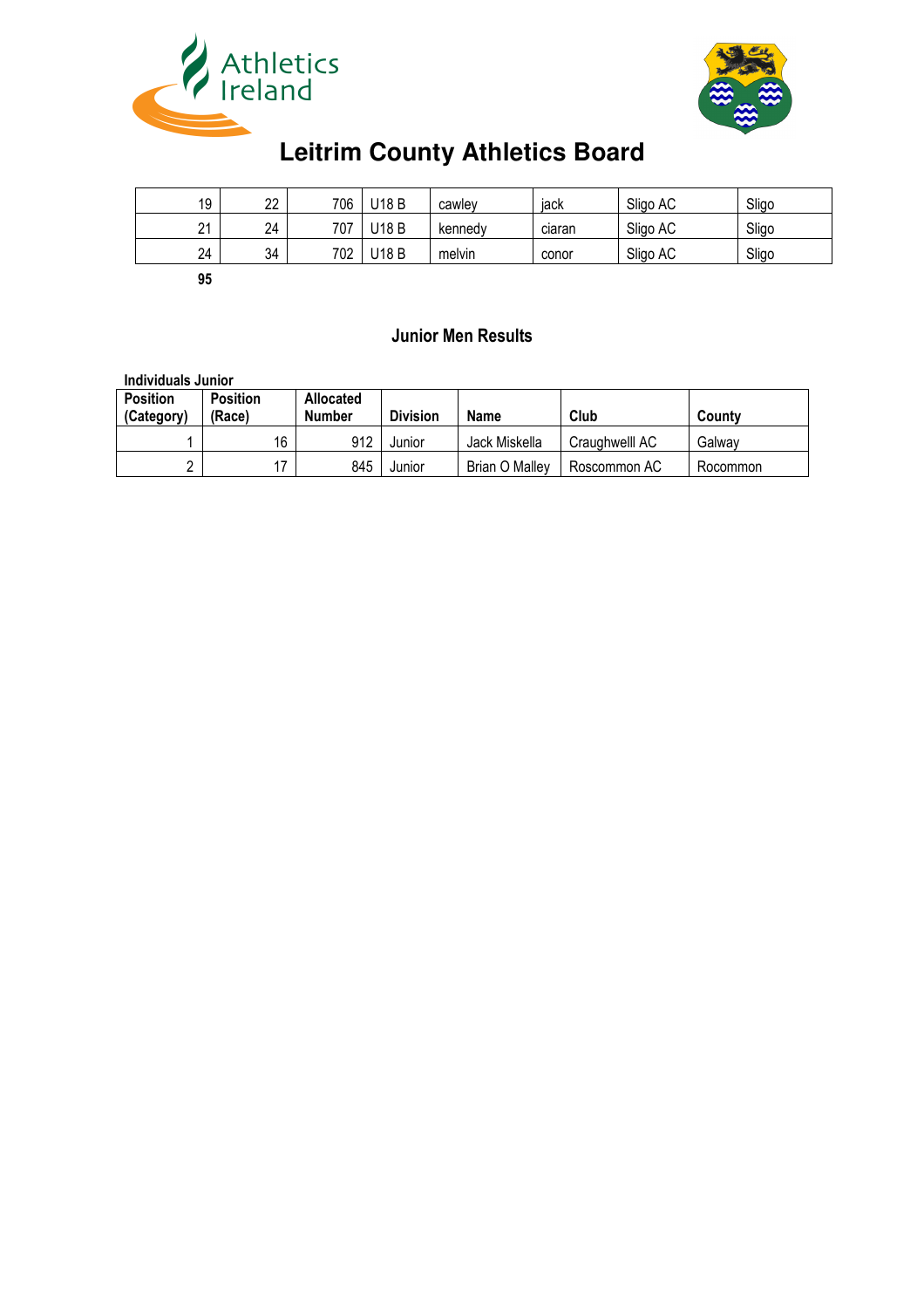



#### **Senior Men Results**

| <b>Individuals</b><br><b>Seniors</b> |                           |                                   |                 |                          |                    |          |
|--------------------------------------|---------------------------|-----------------------------------|-----------------|--------------------------|--------------------|----------|
| <b>Position</b><br>(Category)        | <b>Position</b><br>(Race) | <b>Allocated</b><br><b>Number</b> | <b>Division</b> | <b>Name</b>              | Club               | County   |
| $\mathbf{1}$                         | 3                         | 847                               | Senior          | <b>Finley Daly</b>       | Sligo AC           | Sligo    |
| $\overline{2}$                       | 25                        | 859                               | Senior          | Eanna Folan              | <b>GCH</b>         | Galway   |
| 3                                    | 26                        | 887                               | Novice          | Paddy O'Toole            | <b>Westport AC</b> | Mayo     |
| $\overline{4}$                       | 27                        | 860                               | Senior          | James Frizzell           | <b>GCH</b>         | Galway   |
| 5                                    | 28                        | 540                               | Senior          | Kevin Maye               | Moy Valley AC      | Mayo     |
| 6                                    | 29                        | 871                               | Senior          | Feidhlim McGowan         | North Sligo AC     | Sligo    |
| $\overline{7}$                       | 32                        | 880                               | Master          | Aidan McMoreland         | North Sligo AC     | Sligo    |
| 8                                    | 33                        | 851                               | Master          | Shane Hayes              | Sligo AC           | Sligo    |
| 9                                    | 35                        | 864                               | Master          | <b>Michael Kerrin</b>    | <b>GCH</b>         | Galway   |
| 10                                   | 36                        | 873                               | Master          | Raymond Gillen           | North Sligo AC     | Sligo    |
| 11                                   | 37                        | 875                               | Master          | Eamon Murphy             | North Sligo AC     | Sligo    |
| 12                                   | 38                        | 884                               | Master          | <b>Stephen Casserly</b>  | Castlegar AC       | Galway   |
| 13                                   | 39                        | 853                               | Master          | ultan mc nasser          | Sligo AC           | Sligo    |
| 14                                   | 40                        | 841                               | Senior          | <b>William Hynes</b>     | Swinford AC        | Mayo     |
| 15                                   | 41                        | 842                               | Master          | Peter Hynes              | Swinford AC        | Mayo     |
| 16                                   | 42                        | 882                               | Novice          | Damien Ryan              | Castlegar AC       | Galway   |
| 17                                   | 43                        | 883                               | Senior          | Sean McDermott           | Castlegar AC       | Galway   |
| 18                                   | 44                        | 863                               | Master          | Niall Murphy             | <b>GCH</b>         | Galway   |
| 19                                   | 45                        | 846                               | Senior          | brendan nc carrick       | Sligo AC           | Sligo    |
| 20                                   | 46                        | 840                               | Senior          | Naoise Leonard           | Swinford AC        | Mayo     |
| 21                                   | 47                        | 868                               | Senior          | Declan Newman            | Longford AC        | Longford |
| 22                                   | 49                        | 876                               | Master          | Garry Gallagher          | North Sligo AC     | Sligo    |
| 23                                   | 50                        | 858                               | Novice          | Neill Keane              | GCH                | Galway   |
| 24                                   | 51                        | 867                               | Senior          | Donal mulligan           | Longford AC        | Longford |
| 25                                   | 52                        | 854                               | Master          | conal sexton             | Sligo AC           | Sligo    |
| 26                                   | 53                        | 835                               | Novice          | <b>Garrett McDonnell</b> | Swinford AC        | Mayo     |
| 27                                   | 54                        | 874                               | Master          | Jimmy Currid             | North Sligo AC     | Sligo    |
| 28                                   | 55                        | 839                               | Senior          | Jonathan Caulfield       | Swinford AC        | Mayo     |
| 29                                   | 56                        | 849                               | Master          | rory connor              | Sligo AC           | Sligo    |
| 30                                   | 57                        | 850                               | Master          | bill carty               | Sligo AC           | Sligo    |
| 31                                   | 58                        | 878                               | Master          | Alan Wallace             | North Sligo AC     | Sligo    |
| 32                                   | 59                        |                                   | Master          | Anto Devaney             | Mayo AC            | Mayo     |
| 33                                   | 60                        | 877                               | Master          | Michael Hennigan         | North Sligo AC     | Sligo    |
| 34                                   | 61                        | 852                               | Master          | brian sexton             | Sligo AC           | Sligo    |
| 35                                   | 63                        | 836                               | Novice          | Martin O'Hagan           | Swinford AC        | Mayo     |